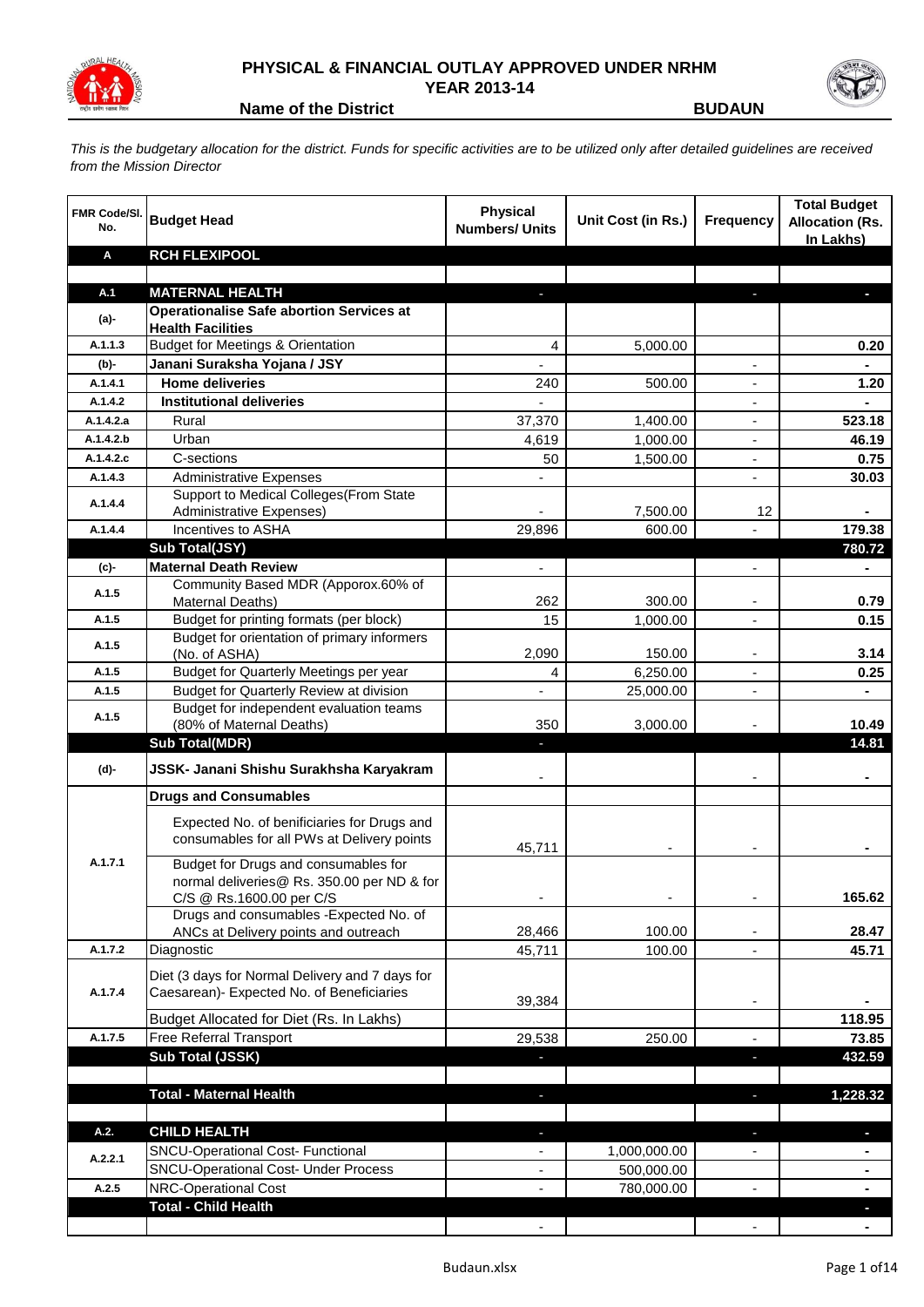| FMR Code/SI.<br>No. | <b>Budget Head</b>                                                                         | <b>Physical</b><br><b>Numbers/ Units</b> | Unit Cost (in Rs.)      | Frequency                                  | <b>Total Budget</b><br><b>Allocation (Rs.</b><br>In Lakhs) |
|---------------------|--------------------------------------------------------------------------------------------|------------------------------------------|-------------------------|--------------------------------------------|------------------------------------------------------------|
| A.3                 | <b>FAMILY PLANNING</b>                                                                     |                                          |                         | ٠                                          |                                                            |
| A.3.1               | <b>Terminal/Limiting Methods</b>                                                           |                                          |                         |                                            |                                                            |
|                     | Orientation workshop, dissemination of                                                     |                                          |                         |                                            |                                                            |
| A.3.1.1             | manuals on FP standards & quality<br>assurance of sterilisation services, fixed day        |                                          |                         |                                            |                                                            |
|                     | planning meeting                                                                           | 1                                        | 25,000.00               |                                            | 0.25                                                       |
| A.3.1.2             | Female Sterilisation Camps Proposed                                                        | 255                                      | 2,000.00                |                                            | 5.10                                                       |
| A.3.1.3             | <b>NSV Camps Proposed</b>                                                                  | 4                                        | 3,500.00                | $\blacksquare$                             | 0.14                                                       |
| A.3.1.4             | <b>Compensation for Female Sterilisation</b>                                               | 2,766                                    | 1,000.00                | $\blacksquare$                             | 27.66                                                      |
| A.3.1.5             | Compensation for male sterilization/NSV                                                    |                                          |                         |                                            |                                                            |
|                     | Acceptance                                                                                 | 50                                       | 1,500.00                | $\overline{a}$                             | 0.75                                                       |
|                     | Orientation Workshop on accreditation of                                                   |                                          |                         |                                            |                                                            |
| A.3.1.6             | private providers to provide sterilization<br>services                                     | 1                                        | 10,000.00               | $\blacksquare$                             | 0.10                                                       |
| A.3.2               | <b>Spacing Methods</b>                                                                     |                                          |                         |                                            |                                                            |
|                     | IUD services at health facilities (including                                               |                                          |                         |                                            |                                                            |
| A.3.2.2             | fixed day services at Sub Centres-L1)                                                      | 2                                        | 3,000.00                |                                            | 0.06                                                       |
|                     | IUD services at health facilities (including                                               |                                          |                         |                                            |                                                            |
| A.3.2.3             | fixed day services at Sub Centre-L1 ) No. of                                               |                                          |                         |                                            |                                                            |
|                     | <b>IUCD</b> insertions                                                                     | 14,292                                   | 20.00                   |                                            | 2.86                                                       |
|                     | POL for Family Planning/ Others (including                                                 |                                          |                         |                                            |                                                            |
| A.3.3               | additional mobility support to surgeon's team                                              |                                          |                         |                                            |                                                            |
|                     | if req)-Budget given according to total nos.<br>of Female Sterilization Camps.             |                                          |                         |                                            |                                                            |
|                     |                                                                                            | 255                                      | 1,000.00                |                                            | 2.55                                                       |
| A.3.5.2             | <b>Performance rewards</b>                                                                 |                                          |                         |                                            |                                                            |
|                     | Division level: Rs. 11.25 Lakh @ Rs.                                                       |                                          |                         |                                            |                                                            |
|                     | 62,500/- per division (Rs.20,000 for 1st, Rs.                                              |                                          |                         |                                            |                                                            |
|                     | 15,000 for 2nd and Rs. 10,000 for 3rd                                                      |                                          |                         |                                            |                                                            |
|                     | position for best performing tubectomy                                                     |                                          |                         |                                            |                                                            |
|                     | surgeon at each division, Rs. 15,000 for best<br>performing NSV surgeon, and Rs.2000/- for |                                          |                         |                                            |                                                            |
|                     | best SN and Rs.500/- for best ANM).                                                        |                                          |                         |                                            |                                                            |
|                     |                                                                                            |                                          | 62,500.00               |                                            |                                                            |
| A.3.5.3             | <b>World Population Day' celebration</b><br>For District level activities                  | $\mathbf{r}$<br>1                        |                         | $\blacksquare$                             | $\blacksquare$                                             |
|                     | For Block level activities                                                                 | 18                                       | 100,000.00<br>10,000.00 | $\overline{\phantom{a}}$<br>$\blacksquare$ | 1.00<br>1.80                                               |
| A.3.5.4             | Other strategies/ activities                                                               |                                          |                         |                                            |                                                            |
|                     | Orientation of district nodal officers for                                                 |                                          |                         |                                            |                                                            |
| A.3.5.4.2           | change in FP Beema Policy-No. of                                                           |                                          |                         |                                            |                                                            |
|                     | Workshops                                                                                  |                                          | 10,000.00               |                                            | 0.10                                                       |
|                     | <b>Total -Family Planning</b>                                                              |                                          |                         |                                            | 42.37                                                      |
|                     |                                                                                            |                                          |                         |                                            |                                                            |
| A.4                 | <b>ADOLESCENT REPRODUCTIVE AND</b>                                                         |                                          |                         |                                            |                                                            |
| A.4.1.4             | <b>SEXUAL HEALTH / ARSH</b><br><b>Operating Expenses</b>                                   |                                          |                         |                                            |                                                            |
|                     | For Existing Clinics                                                                       |                                          | 2,500.00                | 12                                         |                                                            |
| A.4.2               | <b>School Health programme</b>                                                             |                                          |                         |                                            |                                                            |
|                     | Dissemination of Guidelines for School                                                     |                                          |                         |                                            |                                                            |
| A.4.2.1             | Health Programme (14 Nos. for each Block                                                   |                                          |                         |                                            |                                                            |
|                     | and 7 Nos. for District Level)                                                             | 217                                      | 75.00                   | 1                                          | 0.16                                                       |
| A.4.2.2             | Convergence Meeting at Block level (Twice                                                  |                                          |                         |                                            |                                                            |
|                     | in a year)                                                                                 | 15                                       | 2,500.00                | 2                                          | 0.75                                                       |
| A.4.2.3             | Mobility Support (For Block Level)                                                         | 15                                       | 25,000.00               | 6                                          | 22.50                                                      |
| A.4.3               | Other strategies/activities                                                                |                                          |                         |                                            |                                                            |
| A.4.3.2             | <b>Menstrual Hygiene</b><br>No.of Blocks                                                   |                                          |                         |                                            |                                                            |
|                     | No.of ASHAs                                                                                |                                          |                         |                                            |                                                            |
|                     | One Planning & Sensitization meeting at                                                    |                                          |                         |                                            |                                                            |
|                     | Dist.level @Rs.5000/-meeting                                                               |                                          | 5,000.00                |                                            |                                                            |
|                     | One Review & Refresher meeting at                                                          |                                          |                         |                                            |                                                            |
|                     | Dist.level @Rs.5000/-meeting                                                               |                                          | 5,000.00                |                                            |                                                            |
|                     | Reporting Register for District & Blocks                                                   |                                          |                         |                                            |                                                            |
|                     | @Rs.30/-register                                                                           |                                          | 30.00                   |                                            |                                                            |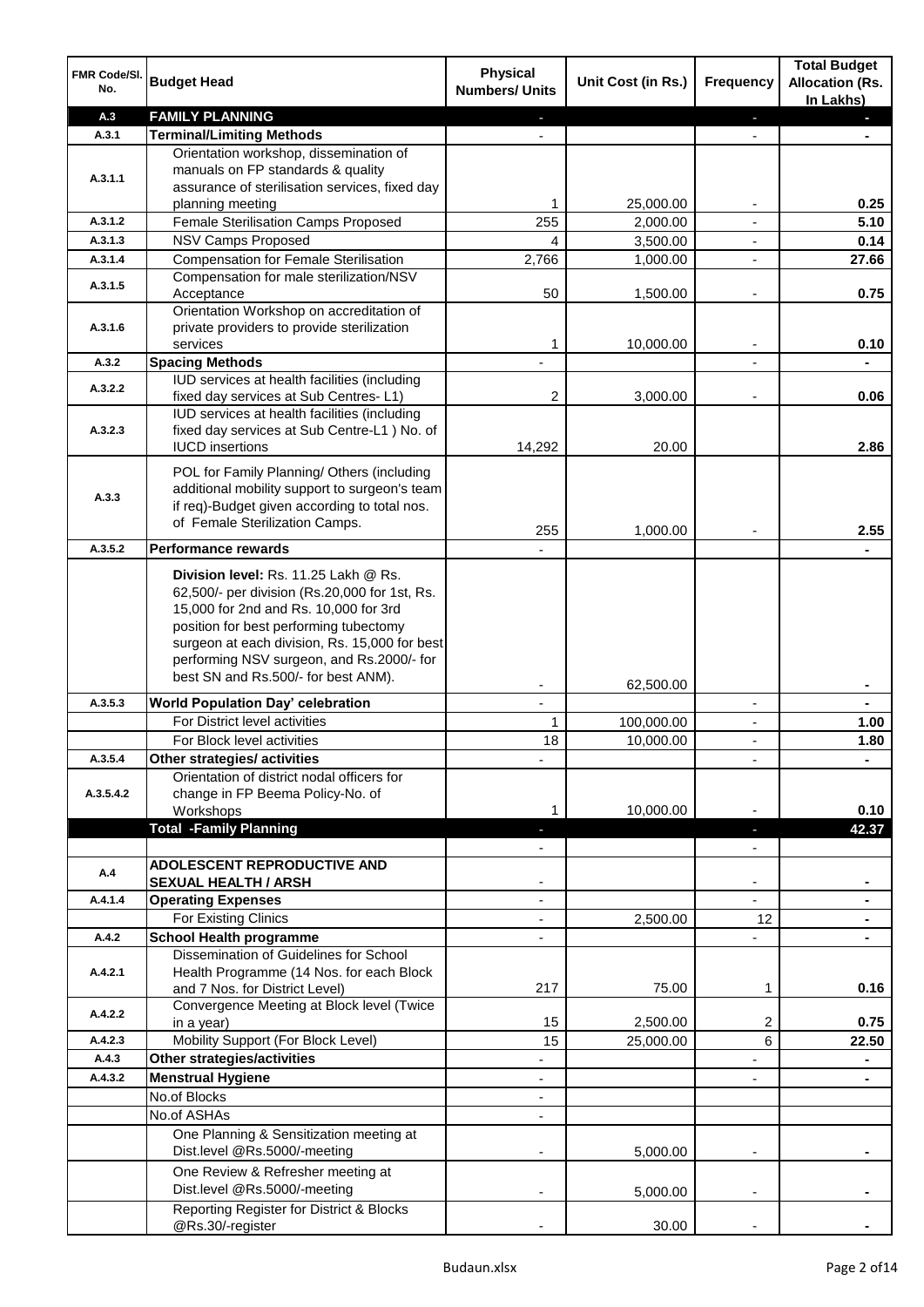| Reporting Register for ASHA @Rs.30/-registe<br>30.00<br>$\overline{a}$<br>Storage Almirahs for District & Blocks<br>@Rs.5000/- Almirahs<br>5,000.00<br>2 Flex banner with hanging rod per<br>500.00<br>block/Dist.@Rs.500/-banner<br><b>Sub-total ARSH</b><br>23.41<br>ı.<br><b>URBAN RCH (focus on Urban slums)</b><br>A.5<br>J,<br>Human Resource for Urban Health<br>A.5.2<br>Doctors/Mos<br>A.5.2.1<br>3<br>36,000.00<br>6<br>6.48<br><b>ANM</b><br>3<br>A.5.2.4<br>6<br>9,900.00<br>1.78<br><b>Staff Nurse</b><br>3<br>6<br>A.5.2.5<br>16,500.00<br>2.97<br>3<br>A.5.2.12<br>Sweeper cum Choukidar<br>6<br>4,950.00<br>0.89<br>A.5.3<br>Operating expenses for UHP and UHC<br>Rent @7000/Month/Centre<br>3<br>7,000.00<br>6<br>1.26<br>3<br>Telephone Bills @ 1000/Month/Centre<br>1,000.00<br>6<br>0.18<br>Electricity Bills @ 1500/Month/Centre<br>3<br>6<br>1,500.00<br>0.27<br>Contingency @ 500/Month/Centre<br>3<br>6<br>500.00<br>0.09<br><b>Total- Urban Health</b><br>13.92<br>п<br><b>PNDT Activities</b><br>A.7<br><b>Support to PC-PNDT Cells</b><br>A.7.1<br><b>Divisional Level</b><br>$\overline{\phantom{a}}$<br>Remuneration of Data Assistant (At Each<br>12<br>Division PC-PNDT Cell)<br>17,000.00<br>Contingency for the operation of cell @<br>Rs.20000/-<br>20,000.00<br>1<br>One time office setup cost @ Rs.100000/-<br>100,000.00<br>1<br>$\blacksquare$<br><b>District Level</b><br>Remuneration of Data Entry Operator (At<br>Each District PC-PNDT Cell)<br>1<br>12<br>1.20<br>10,000.00<br>Contingency for the operation of cell @<br>Rs.20000/-<br>1<br>20,000.00<br>0.20<br>1<br>One time office setup cost @ Rs. 50000/-<br>$\mathbf{1}$<br>$\mathbf{1}$<br>50,000.00<br>0.50<br><b>Other PNDT activities</b><br>A.7.2<br>$\blacksquare$<br>Visit of division level inspection committees (<br>TA/DA of Additional Director will be incurred<br>A.7.2.3<br>from this amount) @ Rs.30000 for 10 visit in<br>3,000.00<br>10<br>0.30<br>1<br>a year<br>Orientation of members of the district<br>advisory committees at Division Levels (No.<br>A.7.2.8<br>of Workshops)<br>25,000.00<br>0.25<br>1<br>1<br>District Level Sensitization (No. of<br>A.7.2.10<br>10,000.00<br>0.10<br>Workshops)<br>1<br><b>Total-PC-PNDT</b><br>2.55<br><b>Human Resources</b><br>A.8<br>$\blacksquare$<br>٠<br><b>Contractual Staff &amp; Services</b><br>A.8.1<br>Honoraria for ANMs at Sub Centres<br>A.8.1.1.1.f<br>11<br>10,000.00<br>6<br>6.60<br>Honoraria for Staff Nurses - SNCU<br>16,500.00<br>6<br>A.8.1.1.2.f<br>$\blacksquare$<br>A.8.1.1.2.f<br>Honoraria for Staff Nurses -NRC<br>16,500.00<br>6<br>$\overline{\phantom{a}}$<br>$\blacksquare$<br>Honoraria for Laboratory Technicians<br>3<br>A.8.1.2.1<br>6<br>11,880.00<br>2.14<br>A.8.1.3.5.d<br>Honoraria for Paediatricians- Child Health<br>48,000.00<br>6<br>$\blacksquare$<br>Honoraria for Dental Doctors<br>A.8.1.3.7<br>2<br>35,000.00<br>6<br>4.20<br>Honoraria for M.O.(Training Coordinators for<br>A.8.1.5.8<br>36,000.00<br>training NRCs/SNCUs)<br>6<br>A.8.1.7.2<br>Honoraria for X-Ray Technicians<br>$\mathbf{1}$<br>6<br>11,800.00<br>0.71 | FMR Code/SI.<br>No. | <b>Budget Head</b> | <b>Physical</b><br><b>Numbers/ Units</b> | Unit Cost (in Rs.) | Frequency | <b>Total Budget</b><br><b>Allocation (Rs.</b><br>In Lakhs) |
|---------------------------------------------------------------------------------------------------------------------------------------------------------------------------------------------------------------------------------------------------------------------------------------------------------------------------------------------------------------------------------------------------------------------------------------------------------------------------------------------------------------------------------------------------------------------------------------------------------------------------------------------------------------------------------------------------------------------------------------------------------------------------------------------------------------------------------------------------------------------------------------------------------------------------------------------------------------------------------------------------------------------------------------------------------------------------------------------------------------------------------------------------------------------------------------------------------------------------------------------------------------------------------------------------------------------------------------------------------------------------------------------------------------------------------------------------------------------------------------------------------------------------------------------------------------------------------------------------------------------------------------------------------------------------------------------------------------------------------------------------------------------------------------------------------------------------------------------------------------------------------------------------------------------------------------------------------------------------------------------------------------------------------------------------------------------------------------------------------------------------------------------------------------------------------------------------------------------------------------------------------------------------------------------------------------------------------------------------------------------------------------------------------------------------------------------------------------------------------------------------------------------------------------------------------------------------------------------------------------------------------------------------------------------------------------------------------------------------------------------------------------------------------------------------------------------------------------------------------------------------------------------------------------------------------------------------------------------------------------------------------------------------------------------------------------------------------------------------------------------------------------------------|---------------------|--------------------|------------------------------------------|--------------------|-----------|------------------------------------------------------------|
|                                                                                                                                                                                                                                                                                                                                                                                                                                                                                                                                                                                                                                                                                                                                                                                                                                                                                                                                                                                                                                                                                                                                                                                                                                                                                                                                                                                                                                                                                                                                                                                                                                                                                                                                                                                                                                                                                                                                                                                                                                                                                                                                                                                                                                                                                                                                                                                                                                                                                                                                                                                                                                                                                                                                                                                                                                                                                                                                                                                                                                                                                                                                                   |                     |                    |                                          |                    |           |                                                            |
|                                                                                                                                                                                                                                                                                                                                                                                                                                                                                                                                                                                                                                                                                                                                                                                                                                                                                                                                                                                                                                                                                                                                                                                                                                                                                                                                                                                                                                                                                                                                                                                                                                                                                                                                                                                                                                                                                                                                                                                                                                                                                                                                                                                                                                                                                                                                                                                                                                                                                                                                                                                                                                                                                                                                                                                                                                                                                                                                                                                                                                                                                                                                                   |                     |                    |                                          |                    |           |                                                            |
|                                                                                                                                                                                                                                                                                                                                                                                                                                                                                                                                                                                                                                                                                                                                                                                                                                                                                                                                                                                                                                                                                                                                                                                                                                                                                                                                                                                                                                                                                                                                                                                                                                                                                                                                                                                                                                                                                                                                                                                                                                                                                                                                                                                                                                                                                                                                                                                                                                                                                                                                                                                                                                                                                                                                                                                                                                                                                                                                                                                                                                                                                                                                                   |                     |                    |                                          |                    |           |                                                            |
|                                                                                                                                                                                                                                                                                                                                                                                                                                                                                                                                                                                                                                                                                                                                                                                                                                                                                                                                                                                                                                                                                                                                                                                                                                                                                                                                                                                                                                                                                                                                                                                                                                                                                                                                                                                                                                                                                                                                                                                                                                                                                                                                                                                                                                                                                                                                                                                                                                                                                                                                                                                                                                                                                                                                                                                                                                                                                                                                                                                                                                                                                                                                                   |                     |                    |                                          |                    |           |                                                            |
|                                                                                                                                                                                                                                                                                                                                                                                                                                                                                                                                                                                                                                                                                                                                                                                                                                                                                                                                                                                                                                                                                                                                                                                                                                                                                                                                                                                                                                                                                                                                                                                                                                                                                                                                                                                                                                                                                                                                                                                                                                                                                                                                                                                                                                                                                                                                                                                                                                                                                                                                                                                                                                                                                                                                                                                                                                                                                                                                                                                                                                                                                                                                                   |                     |                    |                                          |                    |           |                                                            |
|                                                                                                                                                                                                                                                                                                                                                                                                                                                                                                                                                                                                                                                                                                                                                                                                                                                                                                                                                                                                                                                                                                                                                                                                                                                                                                                                                                                                                                                                                                                                                                                                                                                                                                                                                                                                                                                                                                                                                                                                                                                                                                                                                                                                                                                                                                                                                                                                                                                                                                                                                                                                                                                                                                                                                                                                                                                                                                                                                                                                                                                                                                                                                   |                     |                    |                                          |                    |           |                                                            |
|                                                                                                                                                                                                                                                                                                                                                                                                                                                                                                                                                                                                                                                                                                                                                                                                                                                                                                                                                                                                                                                                                                                                                                                                                                                                                                                                                                                                                                                                                                                                                                                                                                                                                                                                                                                                                                                                                                                                                                                                                                                                                                                                                                                                                                                                                                                                                                                                                                                                                                                                                                                                                                                                                                                                                                                                                                                                                                                                                                                                                                                                                                                                                   |                     |                    |                                          |                    |           |                                                            |
|                                                                                                                                                                                                                                                                                                                                                                                                                                                                                                                                                                                                                                                                                                                                                                                                                                                                                                                                                                                                                                                                                                                                                                                                                                                                                                                                                                                                                                                                                                                                                                                                                                                                                                                                                                                                                                                                                                                                                                                                                                                                                                                                                                                                                                                                                                                                                                                                                                                                                                                                                                                                                                                                                                                                                                                                                                                                                                                                                                                                                                                                                                                                                   |                     |                    |                                          |                    |           |                                                            |
|                                                                                                                                                                                                                                                                                                                                                                                                                                                                                                                                                                                                                                                                                                                                                                                                                                                                                                                                                                                                                                                                                                                                                                                                                                                                                                                                                                                                                                                                                                                                                                                                                                                                                                                                                                                                                                                                                                                                                                                                                                                                                                                                                                                                                                                                                                                                                                                                                                                                                                                                                                                                                                                                                                                                                                                                                                                                                                                                                                                                                                                                                                                                                   |                     |                    |                                          |                    |           |                                                            |
|                                                                                                                                                                                                                                                                                                                                                                                                                                                                                                                                                                                                                                                                                                                                                                                                                                                                                                                                                                                                                                                                                                                                                                                                                                                                                                                                                                                                                                                                                                                                                                                                                                                                                                                                                                                                                                                                                                                                                                                                                                                                                                                                                                                                                                                                                                                                                                                                                                                                                                                                                                                                                                                                                                                                                                                                                                                                                                                                                                                                                                                                                                                                                   |                     |                    |                                          |                    |           |                                                            |
|                                                                                                                                                                                                                                                                                                                                                                                                                                                                                                                                                                                                                                                                                                                                                                                                                                                                                                                                                                                                                                                                                                                                                                                                                                                                                                                                                                                                                                                                                                                                                                                                                                                                                                                                                                                                                                                                                                                                                                                                                                                                                                                                                                                                                                                                                                                                                                                                                                                                                                                                                                                                                                                                                                                                                                                                                                                                                                                                                                                                                                                                                                                                                   |                     |                    |                                          |                    |           |                                                            |
|                                                                                                                                                                                                                                                                                                                                                                                                                                                                                                                                                                                                                                                                                                                                                                                                                                                                                                                                                                                                                                                                                                                                                                                                                                                                                                                                                                                                                                                                                                                                                                                                                                                                                                                                                                                                                                                                                                                                                                                                                                                                                                                                                                                                                                                                                                                                                                                                                                                                                                                                                                                                                                                                                                                                                                                                                                                                                                                                                                                                                                                                                                                                                   |                     |                    |                                          |                    |           |                                                            |
|                                                                                                                                                                                                                                                                                                                                                                                                                                                                                                                                                                                                                                                                                                                                                                                                                                                                                                                                                                                                                                                                                                                                                                                                                                                                                                                                                                                                                                                                                                                                                                                                                                                                                                                                                                                                                                                                                                                                                                                                                                                                                                                                                                                                                                                                                                                                                                                                                                                                                                                                                                                                                                                                                                                                                                                                                                                                                                                                                                                                                                                                                                                                                   |                     |                    |                                          |                    |           |                                                            |
|                                                                                                                                                                                                                                                                                                                                                                                                                                                                                                                                                                                                                                                                                                                                                                                                                                                                                                                                                                                                                                                                                                                                                                                                                                                                                                                                                                                                                                                                                                                                                                                                                                                                                                                                                                                                                                                                                                                                                                                                                                                                                                                                                                                                                                                                                                                                                                                                                                                                                                                                                                                                                                                                                                                                                                                                                                                                                                                                                                                                                                                                                                                                                   |                     |                    |                                          |                    |           |                                                            |
|                                                                                                                                                                                                                                                                                                                                                                                                                                                                                                                                                                                                                                                                                                                                                                                                                                                                                                                                                                                                                                                                                                                                                                                                                                                                                                                                                                                                                                                                                                                                                                                                                                                                                                                                                                                                                                                                                                                                                                                                                                                                                                                                                                                                                                                                                                                                                                                                                                                                                                                                                                                                                                                                                                                                                                                                                                                                                                                                                                                                                                                                                                                                                   |                     |                    |                                          |                    |           |                                                            |
|                                                                                                                                                                                                                                                                                                                                                                                                                                                                                                                                                                                                                                                                                                                                                                                                                                                                                                                                                                                                                                                                                                                                                                                                                                                                                                                                                                                                                                                                                                                                                                                                                                                                                                                                                                                                                                                                                                                                                                                                                                                                                                                                                                                                                                                                                                                                                                                                                                                                                                                                                                                                                                                                                                                                                                                                                                                                                                                                                                                                                                                                                                                                                   |                     |                    |                                          |                    |           |                                                            |
|                                                                                                                                                                                                                                                                                                                                                                                                                                                                                                                                                                                                                                                                                                                                                                                                                                                                                                                                                                                                                                                                                                                                                                                                                                                                                                                                                                                                                                                                                                                                                                                                                                                                                                                                                                                                                                                                                                                                                                                                                                                                                                                                                                                                                                                                                                                                                                                                                                                                                                                                                                                                                                                                                                                                                                                                                                                                                                                                                                                                                                                                                                                                                   |                     |                    |                                          |                    |           |                                                            |
|                                                                                                                                                                                                                                                                                                                                                                                                                                                                                                                                                                                                                                                                                                                                                                                                                                                                                                                                                                                                                                                                                                                                                                                                                                                                                                                                                                                                                                                                                                                                                                                                                                                                                                                                                                                                                                                                                                                                                                                                                                                                                                                                                                                                                                                                                                                                                                                                                                                                                                                                                                                                                                                                                                                                                                                                                                                                                                                                                                                                                                                                                                                                                   |                     |                    |                                          |                    |           |                                                            |
|                                                                                                                                                                                                                                                                                                                                                                                                                                                                                                                                                                                                                                                                                                                                                                                                                                                                                                                                                                                                                                                                                                                                                                                                                                                                                                                                                                                                                                                                                                                                                                                                                                                                                                                                                                                                                                                                                                                                                                                                                                                                                                                                                                                                                                                                                                                                                                                                                                                                                                                                                                                                                                                                                                                                                                                                                                                                                                                                                                                                                                                                                                                                                   |                     |                    |                                          |                    |           |                                                            |
|                                                                                                                                                                                                                                                                                                                                                                                                                                                                                                                                                                                                                                                                                                                                                                                                                                                                                                                                                                                                                                                                                                                                                                                                                                                                                                                                                                                                                                                                                                                                                                                                                                                                                                                                                                                                                                                                                                                                                                                                                                                                                                                                                                                                                                                                                                                                                                                                                                                                                                                                                                                                                                                                                                                                                                                                                                                                                                                                                                                                                                                                                                                                                   |                     |                    |                                          |                    |           |                                                            |
|                                                                                                                                                                                                                                                                                                                                                                                                                                                                                                                                                                                                                                                                                                                                                                                                                                                                                                                                                                                                                                                                                                                                                                                                                                                                                                                                                                                                                                                                                                                                                                                                                                                                                                                                                                                                                                                                                                                                                                                                                                                                                                                                                                                                                                                                                                                                                                                                                                                                                                                                                                                                                                                                                                                                                                                                                                                                                                                                                                                                                                                                                                                                                   |                     |                    |                                          |                    |           |                                                            |
|                                                                                                                                                                                                                                                                                                                                                                                                                                                                                                                                                                                                                                                                                                                                                                                                                                                                                                                                                                                                                                                                                                                                                                                                                                                                                                                                                                                                                                                                                                                                                                                                                                                                                                                                                                                                                                                                                                                                                                                                                                                                                                                                                                                                                                                                                                                                                                                                                                                                                                                                                                                                                                                                                                                                                                                                                                                                                                                                                                                                                                                                                                                                                   |                     |                    |                                          |                    |           |                                                            |
|                                                                                                                                                                                                                                                                                                                                                                                                                                                                                                                                                                                                                                                                                                                                                                                                                                                                                                                                                                                                                                                                                                                                                                                                                                                                                                                                                                                                                                                                                                                                                                                                                                                                                                                                                                                                                                                                                                                                                                                                                                                                                                                                                                                                                                                                                                                                                                                                                                                                                                                                                                                                                                                                                                                                                                                                                                                                                                                                                                                                                                                                                                                                                   |                     |                    |                                          |                    |           |                                                            |
|                                                                                                                                                                                                                                                                                                                                                                                                                                                                                                                                                                                                                                                                                                                                                                                                                                                                                                                                                                                                                                                                                                                                                                                                                                                                                                                                                                                                                                                                                                                                                                                                                                                                                                                                                                                                                                                                                                                                                                                                                                                                                                                                                                                                                                                                                                                                                                                                                                                                                                                                                                                                                                                                                                                                                                                                                                                                                                                                                                                                                                                                                                                                                   |                     |                    |                                          |                    |           |                                                            |
|                                                                                                                                                                                                                                                                                                                                                                                                                                                                                                                                                                                                                                                                                                                                                                                                                                                                                                                                                                                                                                                                                                                                                                                                                                                                                                                                                                                                                                                                                                                                                                                                                                                                                                                                                                                                                                                                                                                                                                                                                                                                                                                                                                                                                                                                                                                                                                                                                                                                                                                                                                                                                                                                                                                                                                                                                                                                                                                                                                                                                                                                                                                                                   |                     |                    |                                          |                    |           |                                                            |
|                                                                                                                                                                                                                                                                                                                                                                                                                                                                                                                                                                                                                                                                                                                                                                                                                                                                                                                                                                                                                                                                                                                                                                                                                                                                                                                                                                                                                                                                                                                                                                                                                                                                                                                                                                                                                                                                                                                                                                                                                                                                                                                                                                                                                                                                                                                                                                                                                                                                                                                                                                                                                                                                                                                                                                                                                                                                                                                                                                                                                                                                                                                                                   |                     |                    |                                          |                    |           |                                                            |
|                                                                                                                                                                                                                                                                                                                                                                                                                                                                                                                                                                                                                                                                                                                                                                                                                                                                                                                                                                                                                                                                                                                                                                                                                                                                                                                                                                                                                                                                                                                                                                                                                                                                                                                                                                                                                                                                                                                                                                                                                                                                                                                                                                                                                                                                                                                                                                                                                                                                                                                                                                                                                                                                                                                                                                                                                                                                                                                                                                                                                                                                                                                                                   |                     |                    |                                          |                    |           |                                                            |
|                                                                                                                                                                                                                                                                                                                                                                                                                                                                                                                                                                                                                                                                                                                                                                                                                                                                                                                                                                                                                                                                                                                                                                                                                                                                                                                                                                                                                                                                                                                                                                                                                                                                                                                                                                                                                                                                                                                                                                                                                                                                                                                                                                                                                                                                                                                                                                                                                                                                                                                                                                                                                                                                                                                                                                                                                                                                                                                                                                                                                                                                                                                                                   |                     |                    |                                          |                    |           |                                                            |
|                                                                                                                                                                                                                                                                                                                                                                                                                                                                                                                                                                                                                                                                                                                                                                                                                                                                                                                                                                                                                                                                                                                                                                                                                                                                                                                                                                                                                                                                                                                                                                                                                                                                                                                                                                                                                                                                                                                                                                                                                                                                                                                                                                                                                                                                                                                                                                                                                                                                                                                                                                                                                                                                                                                                                                                                                                                                                                                                                                                                                                                                                                                                                   |                     |                    |                                          |                    |           |                                                            |
|                                                                                                                                                                                                                                                                                                                                                                                                                                                                                                                                                                                                                                                                                                                                                                                                                                                                                                                                                                                                                                                                                                                                                                                                                                                                                                                                                                                                                                                                                                                                                                                                                                                                                                                                                                                                                                                                                                                                                                                                                                                                                                                                                                                                                                                                                                                                                                                                                                                                                                                                                                                                                                                                                                                                                                                                                                                                                                                                                                                                                                                                                                                                                   |                     |                    |                                          |                    |           |                                                            |
|                                                                                                                                                                                                                                                                                                                                                                                                                                                                                                                                                                                                                                                                                                                                                                                                                                                                                                                                                                                                                                                                                                                                                                                                                                                                                                                                                                                                                                                                                                                                                                                                                                                                                                                                                                                                                                                                                                                                                                                                                                                                                                                                                                                                                                                                                                                                                                                                                                                                                                                                                                                                                                                                                                                                                                                                                                                                                                                                                                                                                                                                                                                                                   |                     |                    |                                          |                    |           |                                                            |
|                                                                                                                                                                                                                                                                                                                                                                                                                                                                                                                                                                                                                                                                                                                                                                                                                                                                                                                                                                                                                                                                                                                                                                                                                                                                                                                                                                                                                                                                                                                                                                                                                                                                                                                                                                                                                                                                                                                                                                                                                                                                                                                                                                                                                                                                                                                                                                                                                                                                                                                                                                                                                                                                                                                                                                                                                                                                                                                                                                                                                                                                                                                                                   |                     |                    |                                          |                    |           |                                                            |
|                                                                                                                                                                                                                                                                                                                                                                                                                                                                                                                                                                                                                                                                                                                                                                                                                                                                                                                                                                                                                                                                                                                                                                                                                                                                                                                                                                                                                                                                                                                                                                                                                                                                                                                                                                                                                                                                                                                                                                                                                                                                                                                                                                                                                                                                                                                                                                                                                                                                                                                                                                                                                                                                                                                                                                                                                                                                                                                                                                                                                                                                                                                                                   |                     |                    |                                          |                    |           |                                                            |
|                                                                                                                                                                                                                                                                                                                                                                                                                                                                                                                                                                                                                                                                                                                                                                                                                                                                                                                                                                                                                                                                                                                                                                                                                                                                                                                                                                                                                                                                                                                                                                                                                                                                                                                                                                                                                                                                                                                                                                                                                                                                                                                                                                                                                                                                                                                                                                                                                                                                                                                                                                                                                                                                                                                                                                                                                                                                                                                                                                                                                                                                                                                                                   |                     |                    |                                          |                    |           |                                                            |
|                                                                                                                                                                                                                                                                                                                                                                                                                                                                                                                                                                                                                                                                                                                                                                                                                                                                                                                                                                                                                                                                                                                                                                                                                                                                                                                                                                                                                                                                                                                                                                                                                                                                                                                                                                                                                                                                                                                                                                                                                                                                                                                                                                                                                                                                                                                                                                                                                                                                                                                                                                                                                                                                                                                                                                                                                                                                                                                                                                                                                                                                                                                                                   |                     |                    |                                          |                    |           |                                                            |
|                                                                                                                                                                                                                                                                                                                                                                                                                                                                                                                                                                                                                                                                                                                                                                                                                                                                                                                                                                                                                                                                                                                                                                                                                                                                                                                                                                                                                                                                                                                                                                                                                                                                                                                                                                                                                                                                                                                                                                                                                                                                                                                                                                                                                                                                                                                                                                                                                                                                                                                                                                                                                                                                                                                                                                                                                                                                                                                                                                                                                                                                                                                                                   |                     |                    |                                          |                    |           |                                                            |
|                                                                                                                                                                                                                                                                                                                                                                                                                                                                                                                                                                                                                                                                                                                                                                                                                                                                                                                                                                                                                                                                                                                                                                                                                                                                                                                                                                                                                                                                                                                                                                                                                                                                                                                                                                                                                                                                                                                                                                                                                                                                                                                                                                                                                                                                                                                                                                                                                                                                                                                                                                                                                                                                                                                                                                                                                                                                                                                                                                                                                                                                                                                                                   |                     |                    |                                          |                    |           |                                                            |
|                                                                                                                                                                                                                                                                                                                                                                                                                                                                                                                                                                                                                                                                                                                                                                                                                                                                                                                                                                                                                                                                                                                                                                                                                                                                                                                                                                                                                                                                                                                                                                                                                                                                                                                                                                                                                                                                                                                                                                                                                                                                                                                                                                                                                                                                                                                                                                                                                                                                                                                                                                                                                                                                                                                                                                                                                                                                                                                                                                                                                                                                                                                                                   |                     |                    |                                          |                    |           |                                                            |
|                                                                                                                                                                                                                                                                                                                                                                                                                                                                                                                                                                                                                                                                                                                                                                                                                                                                                                                                                                                                                                                                                                                                                                                                                                                                                                                                                                                                                                                                                                                                                                                                                                                                                                                                                                                                                                                                                                                                                                                                                                                                                                                                                                                                                                                                                                                                                                                                                                                                                                                                                                                                                                                                                                                                                                                                                                                                                                                                                                                                                                                                                                                                                   |                     |                    |                                          |                    |           |                                                            |
|                                                                                                                                                                                                                                                                                                                                                                                                                                                                                                                                                                                                                                                                                                                                                                                                                                                                                                                                                                                                                                                                                                                                                                                                                                                                                                                                                                                                                                                                                                                                                                                                                                                                                                                                                                                                                                                                                                                                                                                                                                                                                                                                                                                                                                                                                                                                                                                                                                                                                                                                                                                                                                                                                                                                                                                                                                                                                                                                                                                                                                                                                                                                                   |                     |                    |                                          |                    |           |                                                            |
|                                                                                                                                                                                                                                                                                                                                                                                                                                                                                                                                                                                                                                                                                                                                                                                                                                                                                                                                                                                                                                                                                                                                                                                                                                                                                                                                                                                                                                                                                                                                                                                                                                                                                                                                                                                                                                                                                                                                                                                                                                                                                                                                                                                                                                                                                                                                                                                                                                                                                                                                                                                                                                                                                                                                                                                                                                                                                                                                                                                                                                                                                                                                                   |                     |                    |                                          |                    |           |                                                            |
|                                                                                                                                                                                                                                                                                                                                                                                                                                                                                                                                                                                                                                                                                                                                                                                                                                                                                                                                                                                                                                                                                                                                                                                                                                                                                                                                                                                                                                                                                                                                                                                                                                                                                                                                                                                                                                                                                                                                                                                                                                                                                                                                                                                                                                                                                                                                                                                                                                                                                                                                                                                                                                                                                                                                                                                                                                                                                                                                                                                                                                                                                                                                                   |                     |                    |                                          |                    |           |                                                            |
|                                                                                                                                                                                                                                                                                                                                                                                                                                                                                                                                                                                                                                                                                                                                                                                                                                                                                                                                                                                                                                                                                                                                                                                                                                                                                                                                                                                                                                                                                                                                                                                                                                                                                                                                                                                                                                                                                                                                                                                                                                                                                                                                                                                                                                                                                                                                                                                                                                                                                                                                                                                                                                                                                                                                                                                                                                                                                                                                                                                                                                                                                                                                                   |                     |                    |                                          |                    |           |                                                            |
|                                                                                                                                                                                                                                                                                                                                                                                                                                                                                                                                                                                                                                                                                                                                                                                                                                                                                                                                                                                                                                                                                                                                                                                                                                                                                                                                                                                                                                                                                                                                                                                                                                                                                                                                                                                                                                                                                                                                                                                                                                                                                                                                                                                                                                                                                                                                                                                                                                                                                                                                                                                                                                                                                                                                                                                                                                                                                                                                                                                                                                                                                                                                                   |                     |                    |                                          |                    |           |                                                            |
|                                                                                                                                                                                                                                                                                                                                                                                                                                                                                                                                                                                                                                                                                                                                                                                                                                                                                                                                                                                                                                                                                                                                                                                                                                                                                                                                                                                                                                                                                                                                                                                                                                                                                                                                                                                                                                                                                                                                                                                                                                                                                                                                                                                                                                                                                                                                                                                                                                                                                                                                                                                                                                                                                                                                                                                                                                                                                                                                                                                                                                                                                                                                                   |                     |                    |                                          |                    |           |                                                            |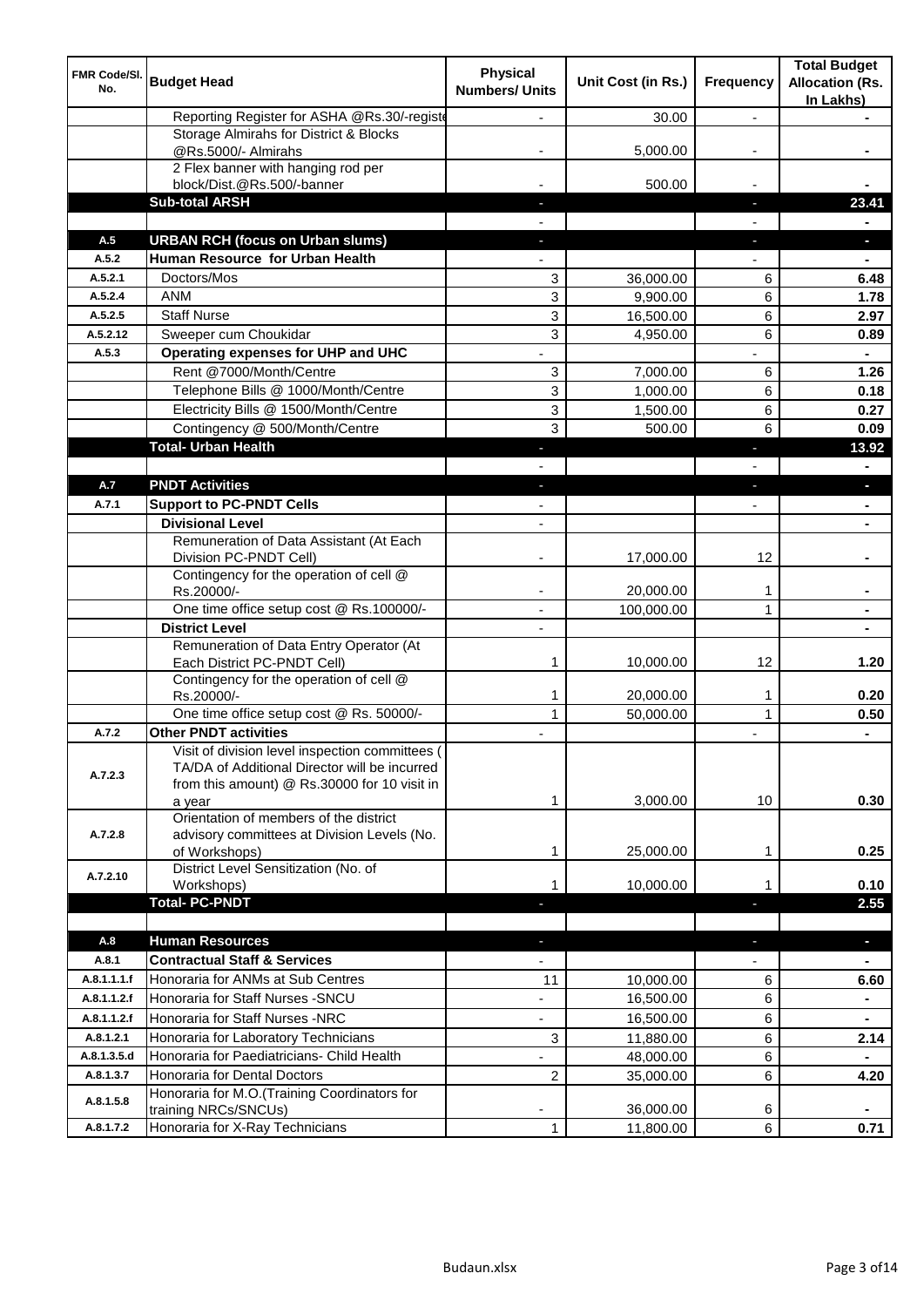| <b>FMR Code/SI.</b><br>No. | <b>Budget Head</b>                                                    | <b>Physical</b><br><b>Numbers/ Units</b> | Unit Cost (in Rs.)       | Frequency                | <b>Total Budget</b><br><b>Allocation (Rs.</b><br>In Lakhs) |
|----------------------------|-----------------------------------------------------------------------|------------------------------------------|--------------------------|--------------------------|------------------------------------------------------------|
| A.8.1.7.4                  | <b>School Health Teams (Exclusively for SH)</b>                       |                                          |                          | $\overline{a}$           |                                                            |
| A.8.1.7.4.a                | <b>Honoraria for Medical Officers</b>                                 |                                          |                          |                          |                                                            |
|                            | No. of MBBS Doctors-Existing                                          | 3                                        | 36,000.00                | 6                        | 6.48                                                       |
|                            | No. of MBBS Doctors-New                                               | 12                                       | 36,000.00                | 2                        | 8.64                                                       |
|                            | No. of BDS Doctors-Existing                                           | 12                                       | 35,000.00                | 6                        | 25.20                                                      |
|                            | No. of AYUSH Doctors-Existing                                         | 15                                       | 24,000.00                | 6                        | 21.60                                                      |
|                            | No. of AYUSH Doctors-New                                              | 15                                       | 24,000.00                | 2                        | 7.20                                                       |
| A.8.1.7.4.b                | <b>Honoraria for Physiotherapists</b>                                 | 11                                       | 11,880.00                | 6                        | 7.84                                                       |
| A.8.1.7.4.c                | <b>Honoraria for Dental Hygienists</b>                                | 3                                        | 11,880.00                | 6                        | 2.14                                                       |
| A.8.1.7.4.d                | <b>Honoraria for Ophthalmic Assistants</b>                            | 16                                       | 11,880.00                | 6                        | 11.40                                                      |
| A.8.1.7.4.e                | Honoraria for Staff Nurses/GNMs-Existing                              | 15                                       | 16,500.00                | 6                        | 14.85                                                      |
|                            | Honoraria for Staff Nurses/GNMs-New                                   |                                          | 16,500.00                | $\overline{2}$           |                                                            |
| A.8.1.7.4.g                | Honoraria for ANMs-Existing                                           | 13                                       | 10,000.00                | 6                        | 7.80                                                       |
|                            | Honoraria for ANMs-New                                                | $\overline{2}$                           | 10,000.00                | $\overline{2}$           | 0.40                                                       |
|                            | Honoraria for FP Counsellors(@ Rs.9300/-                              |                                          |                          |                          |                                                            |
| A.8.1.7.5.1                | (Rs.9000/-Honoraria and 300/-for                                      |                                          |                          |                          |                                                            |
|                            | communication support)                                                | 9                                        | 9,300.00                 | 6                        | 5.02                                                       |
| A.8.1.7.5.2                | <b>Honoraria for ARSH Counsellors</b>                                 |                                          | 12,000.00                | 6                        | $\blacksquare$                                             |
| A.8.1.7.5.4                | <b>Honoraria for Nutritionist-NRC</b>                                 | $\overline{\phantom{0}}$                 | 15,000.00                | 6                        | $\blacksquare$                                             |
|                            | <b>Honoraria for Staff under Routine</b>                              |                                          |                          |                          |                                                            |
|                            | <b>Immunization</b><br>Refrigerator Mechanics-District Level          |                                          |                          |                          |                                                            |
|                            | Cold Chain Handlers-District Level                                    |                                          | 16,500.00                | 6                        |                                                            |
| A.8.1.7.7                  | Vaccine Store Keepers-Division Level                                  | 1                                        | 9,900.00                 | 6                        | 0.59                                                       |
|                            | Refrigerator Mechanics-Division Level                                 | ä,                                       | 22,000.00                | 6                        | $\blacksquare$                                             |
|                            | Vaccine Van Drivers-Division Level                                    | ÷,                                       | 16,500.00                | 6                        | $\blacksquare$                                             |
|                            |                                                                       | ä,                                       | 16,500.00                | 6                        | $\blacksquare$                                             |
|                            | Cold Chain Handlers-Division Level                                    |                                          | 9,900.00                 | 6                        |                                                            |
| A.8.1.9                    | <b>Honoraria for Data Entry Operators</b>                             | $\overline{c}$                           | 8,800.00                 | 6                        | 1.06                                                       |
| A.8.1.11.f<br>A.8.1.11.f   | <b>Honoraria for Caretakers-NRC</b><br><b>Honoraria for Cooks-NRC</b> | ÷,                                       | 4,000.00                 | 6<br>6                   |                                                            |
|                            | <b>TOTAL - HUMAN RESOURCE</b>                                         |                                          | 5,000.00                 |                          | 133.87                                                     |
|                            |                                                                       |                                          |                          |                          |                                                            |
| A.9                        | <b>TRAINING</b>                                                       | ٠                                        |                          | ٠                        | p                                                          |
|                            |                                                                       |                                          |                          |                          |                                                            |
| A.9.3                      | <b>Maternal Health Training</b>                                       |                                          |                          |                          |                                                            |
| A.9.3.1                    | <b>Skilled Attendance at Birth / SBA</b>                              | ÷,                                       |                          | $\overline{\phantom{a}}$ | $\blacksquare$                                             |
| A.9.3.1.1                  | Setting up of SBA Training Centres                                    | 1                                        | 25,000.00                | $\overline{\phantom{0}}$ | 0.25                                                       |
|                            | <b>Training of Staff Nurses in SBA</b>                                | $\overline{\phantom{0}}$                 |                          | $\overline{\phantom{a}}$ |                                                            |
| A.9.3.1.4                  | Total Batches to be conducted (4 Per                                  |                                          |                          |                          |                                                            |
|                            | Batch)@ Rs.103300/ Batch                                              | 4                                        | 103,300.00               | ٠                        | 4.13                                                       |
| A.9.3.4                    | <b>Safe Abortion Services Training</b>                                |                                          |                          |                          |                                                            |
|                            | <b>Training of Medical Officers in safe</b>                           |                                          |                          |                          |                                                            |
| A.9.3.4.2                  | abortion                                                              |                                          |                          | -                        |                                                            |
|                            | Total Batches to be conducted @ Rs.52000                              |                                          |                          |                          |                                                            |
|                            | /batch                                                                | $\overline{\phantom{a}}$                 | 52,000.00                |                          | $\blacksquare$                                             |
| A.9.3.5                    | RTI / STI Training                                                    | $\blacksquare$                           |                          | ٠                        | $\blacksquare$                                             |
|                            | <b>Training of Medical Officers in RTI/STI</b>                        | $\overline{\phantom{a}}$                 |                          | L,                       | $\blacksquare$                                             |
| A.9.3.5.3                  | Total Batches to be conducted @ Rs.72600                              |                                          |                          |                          |                                                            |
|                            | /batch                                                                | 3                                        | 72,600.00                |                          | 2.18                                                       |
|                            | Sub Total - Maternal Health Training                                  |                                          |                          |                          | 6.56                                                       |
|                            |                                                                       |                                          |                          |                          |                                                            |
| A.9.5                      | <b>Child Health Training</b>                                          |                                          |                          |                          | ٠                                                          |
| A.9.5.2.2                  | <b>F-IMNCI Training for Medical Officers</b>                          |                                          |                          |                          |                                                            |
|                            | <b>Total Training Load</b>                                            | $\overline{\phantom{0}}$                 | $\overline{\phantom{a}}$ |                          | $\blacksquare$                                             |
|                            | <b>Batch Size/Participants</b>                                        | 16                                       |                          |                          | ٠                                                          |
|                            | No. of Batches                                                        | $\overline{\phantom{0}}$                 | 212,900.00               | ۰                        | ٠                                                          |
|                            | Total Batches to be observed(25% of                                   |                                          |                          |                          |                                                            |
| A.9.5.2.3                  | organized batches)<br><b>F-IMNCI Training for Staff Nurses</b>        | ٠                                        | 7,500.00                 | $\blacksquare$           |                                                            |
|                            | <b>Total Training Load</b>                                            | ٠                                        |                          |                          |                                                            |
|                            | <b>Batch Size/Participants</b>                                        |                                          |                          |                          |                                                            |
|                            | No. of Batches                                                        |                                          | 206,900.00               |                          |                                                            |
|                            |                                                                       |                                          |                          |                          |                                                            |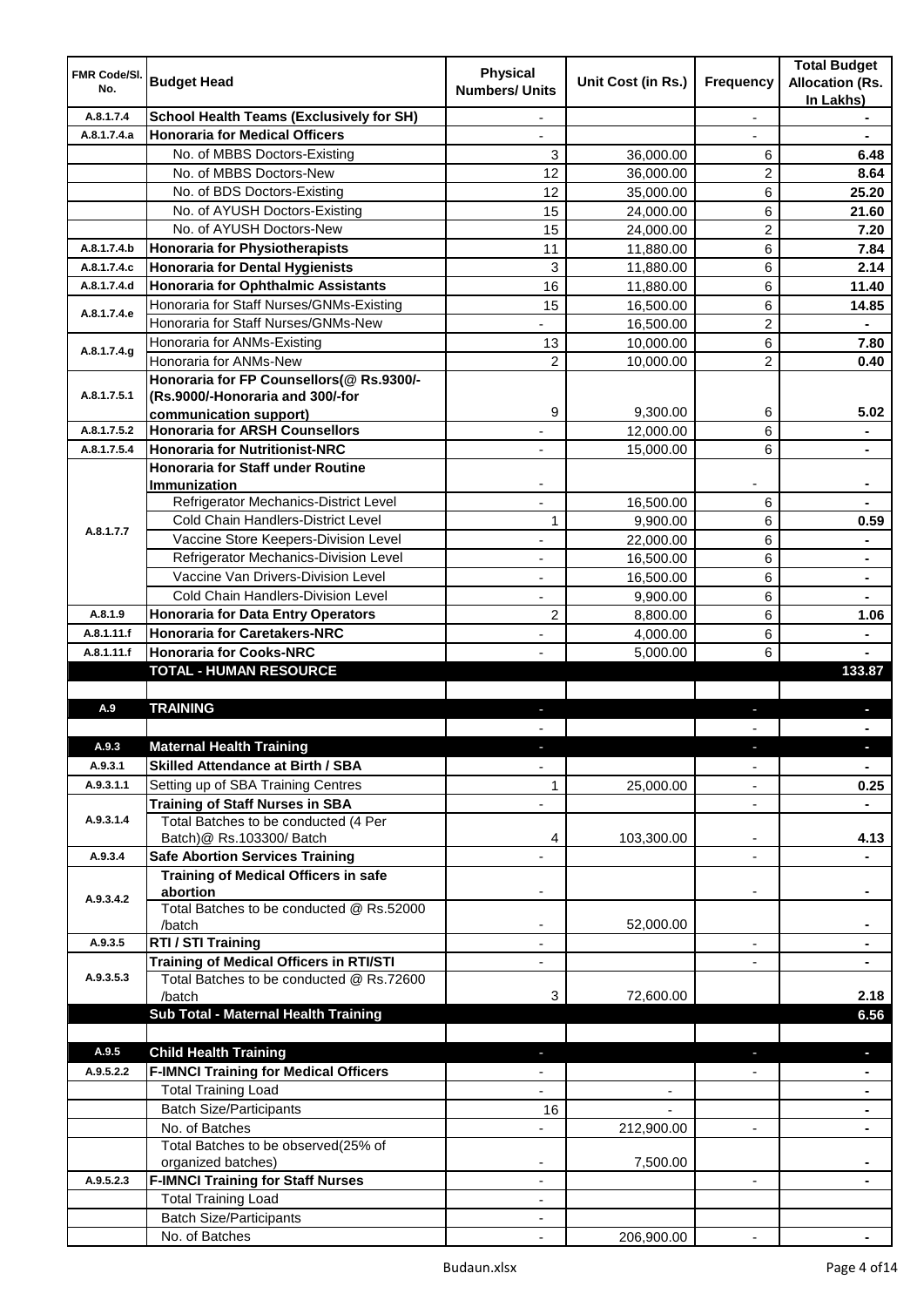| <b>FMR Code/SI.</b><br>No. | <b>Budget Head</b>                                                | <b>Physical</b><br><b>Numbers/ Units</b> | Unit Cost (in Rs.) | Frequency                | <b>Total Budget</b><br><b>Allocation (Rs.</b><br>In Lakhs) |
|----------------------------|-------------------------------------------------------------------|------------------------------------------|--------------------|--------------------------|------------------------------------------------------------|
|                            | Total Batches to be observed(25% of<br>organized batches)         |                                          | 7,500.00           |                          |                                                            |
| A.9.5.5.2.a                | <b>IMNCI Plus(CCSP)-10 Days TOT for</b><br><b>Physicians</b>      |                                          |                    |                          |                                                            |
|                            | <b>Total Training Load</b>                                        |                                          |                    |                          |                                                            |
|                            | <b>Batch Size/Participants</b>                                    | 24                                       |                    |                          |                                                            |
|                            | No. of Batches                                                    |                                          | 576,300.00         |                          |                                                            |
|                            | Total Batches to be observed(25% of                               |                                          |                    |                          |                                                            |
|                            | organized batches)                                                |                                          | 11,000.00          |                          |                                                            |
|                            | Sub Total- Child Health Training                                  |                                          |                    |                          |                                                            |
|                            | Adolescent Reproductive and Sexual Health/                        |                                          |                    |                          |                                                            |
| A.9.7                      | <b>ARSH Training</b>                                              |                                          |                    |                          |                                                            |
|                            | <b>ARSH training for ANMs/LHVs</b>                                |                                          |                    |                          |                                                            |
| A.9.7.4                    | Total Batches to be conducted@ Rs.71000/<br><b>Batch</b>          | 3                                        | 71,000.00          |                          | 2.13                                                       |
|                            | <b>Sub Total- ARSH Training</b>                                   |                                          |                    |                          | 2.13                                                       |
|                            |                                                                   |                                          |                    |                          |                                                            |
| A.9.8.4.2                  | <b>Clinical Establishment Act</b>                                 | 1                                        | 798,000.00         | $\overline{a}$           | 7.98                                                       |
|                            |                                                                   |                                          |                    |                          |                                                            |
|                            | <b>TOTAL - Training</b>                                           |                                          |                    |                          | 16.67                                                      |
|                            |                                                                   |                                          |                    |                          |                                                            |
| A.10                       | PROGRAMME MANAGEMENT                                              |                                          |                    |                          | o.                                                         |
|                            | <b>District Programme Management Support</b>                      |                                          |                    |                          |                                                            |
| A.10.2                     | Unit                                                              |                                          |                    |                          |                                                            |
|                            | <b>Contractual Staffs for DPMSU</b>                               |                                          |                    |                          |                                                            |
| A.10.2.1                   | Honoraria for District Programme Manager                          | 1                                        | 32,700.00          | 6                        | 1.96                                                       |
| A.10.2.2                   | Honoraria for District Accounts Manager                           | $\mathbf{1}$                             | 26,650.00          | 6                        | 1.60                                                       |
|                            | Honoraria for District Data Manager(District                      |                                          |                    |                          |                                                            |
| A.10.2.3                   | Data cum Account Assistant)                                       | 1                                        | 18,150.00          | 6                        | 1.09                                                       |
| A.10.2.7                   | Honoraria for Office Assistant                                    | 1                                        | 7,000.00           | 6                        | 0.42                                                       |
| A.10.2.8.1                 | Operational Expenses for DPMU unit                                | 1                                        | 75,000.00          | 6                        | 4.50                                                       |
|                            | Honoraria for District Community Process                          |                                          |                    |                          |                                                            |
| A.10.2.8.2                 | Manager                                                           | 1                                        | 26,650.00          | 6                        | 1.60                                                       |
|                            | <b>Sub Total - DPMU</b>                                           |                                          |                    |                          | 11.17                                                      |
|                            |                                                                   |                                          |                    |                          |                                                            |
| A.10.3                     | <b>Block Programme Management Unit (BPMU)</b>                     | $\overline{\phantom{a}}$                 |                    | $\overline{\phantom{a}}$ | $\blacksquare$                                             |
| A.10.3.1                   | Honoraria for Block Programme Managers                            | 15                                       | 20,000.00          | 6                        | 18.00                                                      |
| A.10.3.2                   | Honoraria for Block Accounts Managers                             | 15                                       | 10,000.00          | 6                        | 9.00                                                       |
|                            | <b>Sub Total - DPMU</b>                                           | $\overline{\phantom{a}}$                 |                    | ٠                        | 27.00                                                      |
|                            |                                                                   |                                          |                    |                          |                                                            |
| A.10.6                     | <b>Concurrent Audit System</b>                                    | $\overline{a}$                           |                    | $\overline{\phantom{0}}$ | $\blacksquare$                                             |
|                            | Budget For Block Units(Rs. 1500 per                               |                                          |                    |                          |                                                            |
|                            | Block/Quarter)                                                    | 15                                       | 1,500.00           | 4                        | 0.90                                                       |
|                            | Budget For District (District HO Rs.                              |                                          |                    |                          |                                                            |
|                            | 4500/Month)                                                       |                                          | 4,500.00           | 12                       | 0.54                                                       |
|                            | <b>Sub Total - Concurrent Audit</b>                               |                                          |                    |                          | 1.44                                                       |
|                            |                                                                   |                                          |                    |                          |                                                            |
| A.10.7                     | <b>Mobility Support, Field Visits</b>                             |                                          |                    | $\blacksquare$           | $\blacksquare$                                             |
| A.10.7.2                   | Mobility Support-DPMU/District (2 Vehicles per                    |                                          |                    |                          |                                                            |
|                            | District per month)                                               | 2                                        | 25,000.00          | 12                       | 6.00                                                       |
| A.10.7.3                   | Mobility Support-BPMU/Block (1 Vehicle per<br>District per Month) | 15                                       | 25,000.00          | 12                       | 45.00                                                      |
| A.10.7.4.1                 | Mobility Support for Div.PMU Division & AD                        |                                          |                    |                          |                                                            |
|                            | Offices( 1 vehicle per Division)                                  |                                          | 25,000.00          | 12                       |                                                            |
|                            | Sub Total - Mobility Support, Field Visits                        |                                          |                    |                          | 51.00                                                      |
|                            |                                                                   |                                          |                    |                          |                                                            |
|                            | <b>TOTAL - Programme Management</b>                               |                                          |                    | ı.                       | 90.61                                                      |
|                            |                                                                   |                                          |                    |                          |                                                            |
|                            | <b>GRAND TOTAL- RCH FLEXIPOOL</b>                                 | a.                                       |                    | $\overline{\phantom{a}}$ | 1,551.73                                                   |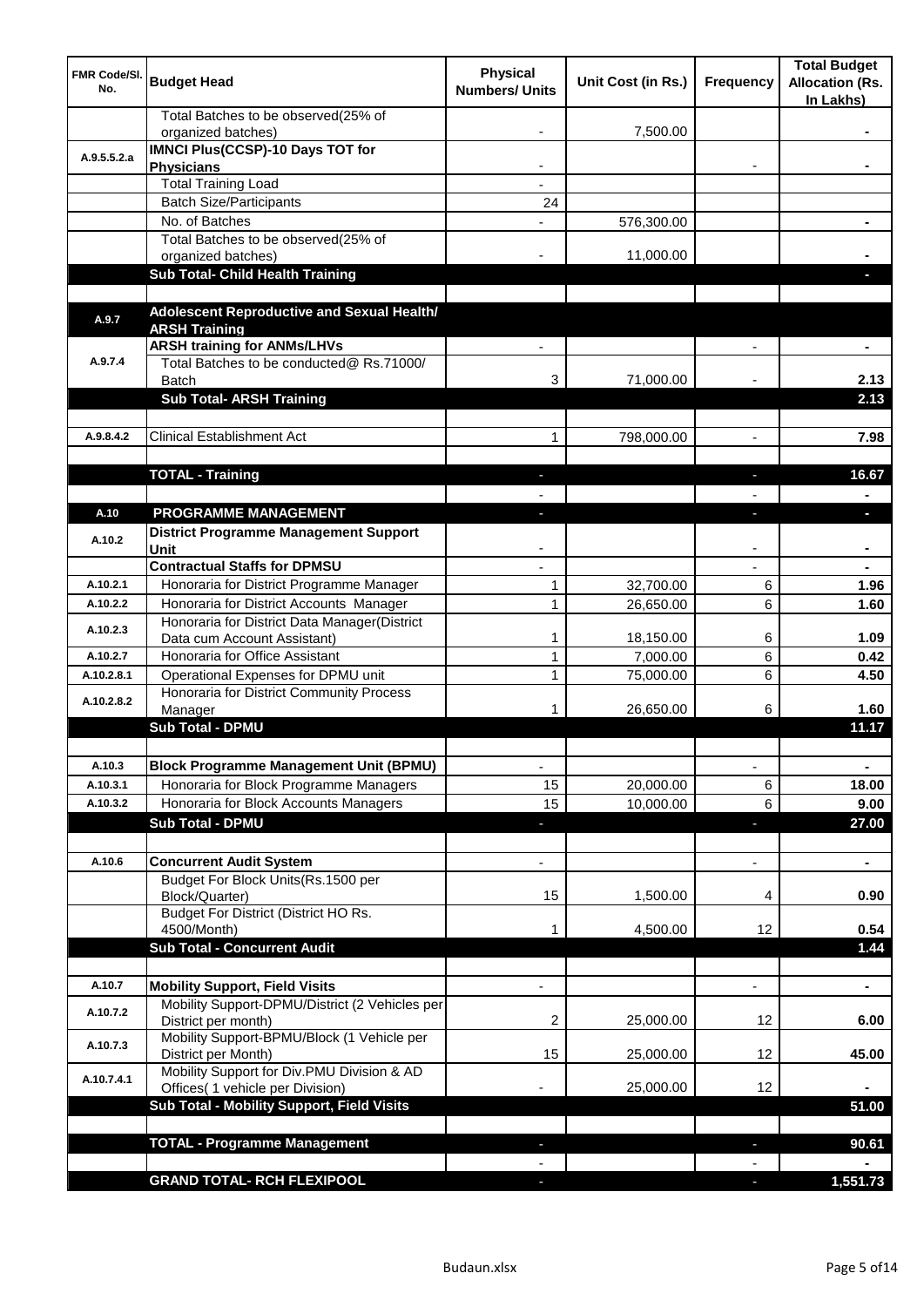| FMR Code/SI.<br>No. | <b>Budget Head</b>                                                                                                                                           | <b>Physical</b><br><b>Numbers/ Units</b> | Unit Cost (in Rs.) | <b>Frequency</b>         | <b>Total Budget</b><br><b>Allocation (Rs.</b><br>In Lakhs) |
|---------------------|--------------------------------------------------------------------------------------------------------------------------------------------------------------|------------------------------------------|--------------------|--------------------------|------------------------------------------------------------|
|                     |                                                                                                                                                              |                                          |                    | $\overline{\phantom{a}}$ |                                                            |
| B                   | <b>MISSION FLEXIPOOL</b>                                                                                                                                     | ٠                                        |                    | E.                       | г                                                          |
| <b>B1</b>           | <b>ASHA</b>                                                                                                                                                  |                                          |                    |                          |                                                            |
| B1.1.1.4.2          | ASHA State Trainers - TOT (Module VI&VII)-<br>National Level-Cost of TA/DA                                                                                   |                                          | 15,000.00          |                          |                                                            |
| B1.1.3.3            | Incentive for FP                                                                                                                                             |                                          |                    |                          |                                                            |
| B1.1.3.3.1          | Incentive for ASHA @ Rs. 1000 if a couple<br>adopts permanent methods after 02<br>children(Assumed that 15.56 % clients<br>adopts permanent methods after 02 |                                          |                    |                          |                                                            |
| B1.1.3.5            | children).<br><b>Other incentive</b>                                                                                                                         | 438                                      | 1,000.00           |                          | 4.38                                                       |
|                     |                                                                                                                                                              |                                          |                    |                          |                                                            |
| B1.1.3.5.1          | On taking Complicated On pregnancy cases<br>or New born cases to the health facility<br>@Rs.150/- case (up to 3 cases/year)                                  | 2,563                                    | 150.00             | 3                        | 11.53                                                      |
| B1.1.3.5.3          | Birth & Death Registration (For 30 birth & 9<br>deaths/ASHA) -Amount Approved 90% Only                                                                       | 2,563                                    | 180.00             |                          | 4.15                                                       |
| B1.1.3.5.5          | TA/DA for attending Monthly Meetings<br>@Rs.100/Meeting - Amount Approved 90%<br>Only                                                                        | 2,563                                    | 100.00             | 12                       | 27.68                                                      |
| B1.1.3.5.6          | Maternal Death Audit Information<br>(@Rs.200/Case)-Amount Approved 50%<br>Only                                                                               | 437                                      | 200.00             |                          | 0.44                                                       |
| B1.1.3.5.12         | Incentives to ASHA Sangini(@Rs.150 for<br>one field visit and 20 visits per month)                                                                           | $\blacksquare$                           | 3,000.00           | 10                       | ۰                                                          |
| B1.1.3.6            | <b>Other Activities</b>                                                                                                                                      | $\overline{a}$                           |                    |                          |                                                            |
|                     | ASHA Divas/Annual ASHA Samellan-                                                                                                                             |                                          |                    |                          |                                                            |
| B1.1.3.6.1          | (Amount Approved 70% Only)                                                                                                                                   | 2,563                                    | 250.00             |                          | 4.49                                                       |
|                     | <b>ASHA Payment Voucher</b>                                                                                                                                  | 2,563                                    | 25.00              |                          | 0.64                                                       |
| B1.1.3.6.3          | <b>ASHA Master Payment Register</b>                                                                                                                          | 15                                       | 150.00             |                          | 0.02                                                       |
|                     | <b>ASHA Sangini Format</b>                                                                                                                                   | 107                                      | 50.00              |                          | 0.05                                                       |
| B <sub>1.1.4</sub>  | Awards to ASHA's/Link workers                                                                                                                                | 15                                       | 5,000.00           |                          | 0.75                                                       |
| B1.1.5              | <b>ASHA Resource Centre/ASHA Mentoring</b><br>Group                                                                                                          |                                          |                    |                          |                                                            |
| B1.1.5.4            | Mobility Costs ASHA Mentoring Group for<br>district*4 meetings@Rs.2500/meeting                                                                               | 4                                        | 2,500.00           |                          | 0.10                                                       |
|                     | Sub Total - ASHA                                                                                                                                             |                                          |                    |                          | 54.23                                                      |
|                     |                                                                                                                                                              |                                          |                    |                          |                                                            |
| <b>B2</b>           | <b>Untied Funds</b>                                                                                                                                          | ٠                                        |                    | r.                       | $\overline{\phantom{a}}$                                   |
| B <sub>2.1</sub>    | No. of CHCs/SDH and Amount Approved 71%<br>Only                                                                                                              | 17                                       | 50,000.00          | 1                        | 6.04                                                       |
| <b>B2.2</b>         | No. of PHCs and Amount Approved 93% Only                                                                                                                     | 40                                       | 25,000.00          | 1                        | 9.30                                                       |
| <b>B2.3</b>         | No. of Sub Centres and Amount Approved<br>46% Only                                                                                                           | 296                                      | 10,000.00          | 1                        | 13.62                                                      |
| <b>B2.4</b>         | No. of VHNSCs and Amount Approved 36%<br>Only                                                                                                                | 885                                      | 10,000.00          | 1                        | 31.86                                                      |
|                     | <b>Sub Total - Untied Funds</b>                                                                                                                              |                                          |                    |                          | 60.81                                                      |
|                     |                                                                                                                                                              |                                          |                    |                          |                                                            |
| <b>B.3</b>          | <b>Annual Maintenance Grants</b>                                                                                                                             | ٠                                        |                    | o,                       | $\mathcal{L}_{\mathcal{A}}$                                |
| <b>B3.1</b>         | No. of CHCs and Amount Approved 70% Only                                                                                                                     | 17                                       | 100,000.00         | 1                        | 11.90                                                      |
| <b>B3.2</b>         | No. of PHCs and Amount Approved 69% Only                                                                                                                     | 36                                       | 50,000.00          | 1                        | 12.42                                                      |
| <b>B3.3</b>         | No. of Sub Centres and Amount Approved<br>49% Only                                                                                                           | 286                                      | 10,000.00          | 1                        | 14.01                                                      |
|                     | <b>Sub Total - AMG</b>                                                                                                                                       | T                                        |                    | ı                        | 38.33                                                      |
|                     |                                                                                                                                                              |                                          |                    |                          |                                                            |
| <b>B.6</b>          | <b>Corpus Grants to HMS/RKS</b>                                                                                                                              |                                          |                    |                          |                                                            |
| <b>B6.1</b>         | District Hospitals (DH+DWH)                                                                                                                                  | J,                                       |                    | ı                        | $\blacksquare$                                             |
|                     | Amount Approved for District Hospitals                                                                                                                       | 2                                        |                    |                          | $\blacksquare$<br>6.21                                     |
|                     |                                                                                                                                                              |                                          |                    |                          |                                                            |
| B6.2                | No. of CHCs and Amount Approved 90% Only                                                                                                                     | 17                                       | 100,000.00         | 1                        | 15.30                                                      |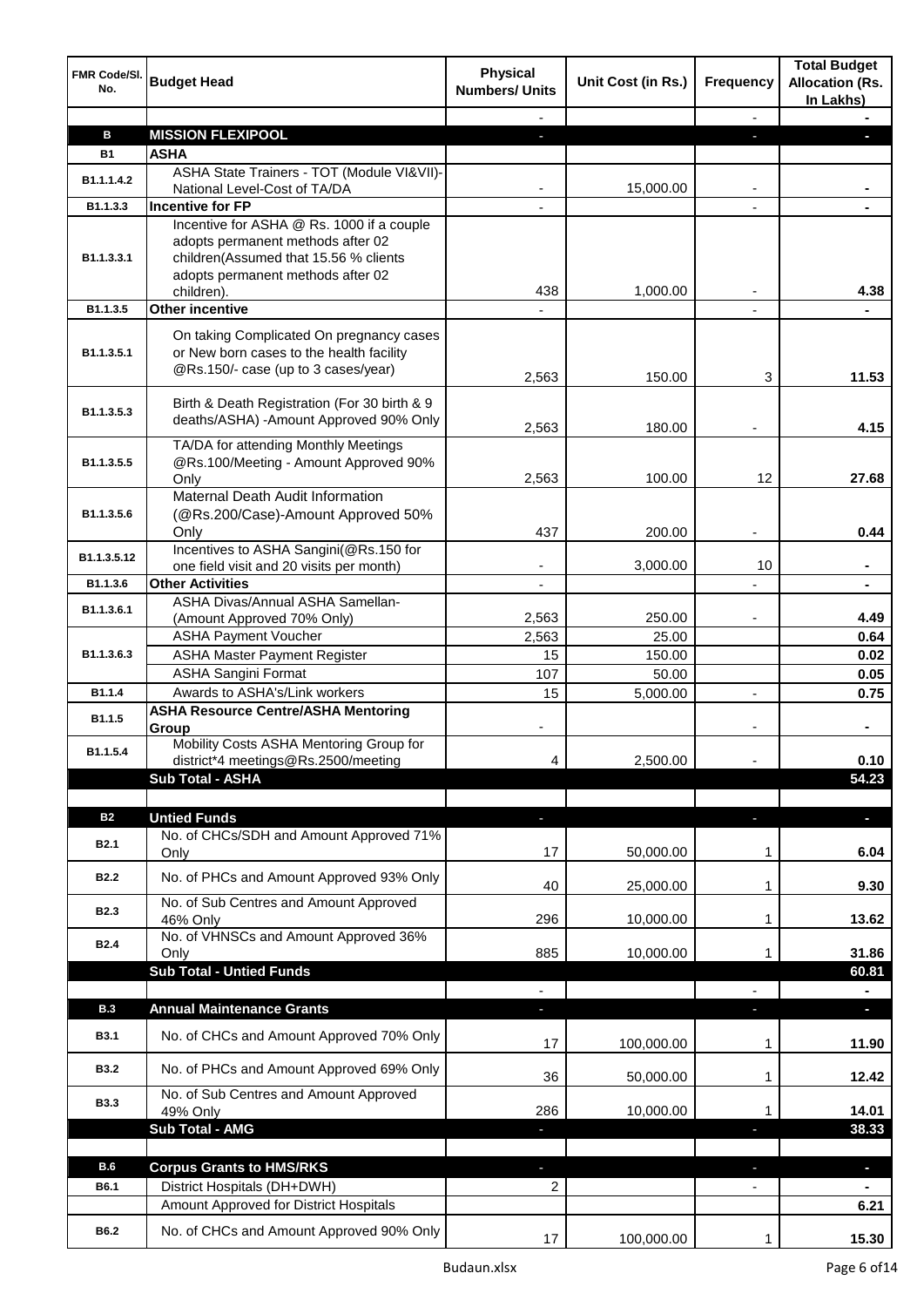| <b>FMR Code/SI.</b><br>No.  | <b>Budget Head</b>                                                                                   | <b>Physical</b><br><b>Numbers/ Units</b> | Unit Cost (in Rs.) | <b>Frequency</b>  | <b>Total Budget</b><br><b>Allocation (Rs.</b><br>In Lakhs) |
|-----------------------------|------------------------------------------------------------------------------------------------------|------------------------------------------|--------------------|-------------------|------------------------------------------------------------|
| B6.3                        | No. of PHCs and Amount Approved 90% Only                                                             | 40                                       | 50,000.00          | 1                 | 18.00                                                      |
|                             | <b>Sub Total - HMS/RKS</b>                                                                           | ٠                                        |                    | J,                | 39.51                                                      |
|                             |                                                                                                      |                                          |                    |                   |                                                            |
| <b>B9</b>                   | <b>Mainstreaming of AYUSH</b>                                                                        | J,                                       |                    | T                 | o.                                                         |
| B.9.1                       | <b>Medical Officers (Only AYUSH)</b>                                                                 |                                          |                    |                   |                                                            |
| B.9.1.1                     | <b>Contractual Medical Officers</b>                                                                  | 18                                       | 24,000.00          | 6                 | 25.92                                                      |
| <b>B.9.2</b>                | <b>AYUSH Pharmacists</b>                                                                             | 1                                        | 9,000.00           | 6                 | 0.54                                                       |
|                             | <b>Sub Total (AYUSH)</b>                                                                             | J,                                       |                    | J,                | 26.46                                                      |
|                             |                                                                                                      |                                          |                    |                   |                                                            |
| <b>B10</b><br><b>B.10.2</b> | <b>IEC-BCC Activities</b><br><b>Implementation of BCC/IEC Activities at</b><br>district level        |                                          |                    | ı.                | н<br>5.00                                                  |
| B.10.5.2                    | Printing of WIFS Cards, Referral Slips, etc                                                          |                                          |                    | $\blacksquare$    |                                                            |
|                             | WIFS Cards for School Children(No. of Cards)                                                         |                                          | 4.00               |                   |                                                            |
|                             | Sub Total (IEC/BCC)                                                                                  |                                          |                    | ı                 | 5.00                                                       |
|                             |                                                                                                      |                                          |                    |                   |                                                            |
| <b>B15</b>                  | <b>Planning, Implementation and Monitoring</b>                                                       |                                          |                    |                   |                                                            |
| B15.2                       | <b>Quality Assurance</b>                                                                             |                                          |                    |                   |                                                            |
| B15.2.2                     | <b>Quality Assurance Committees</b>                                                                  | $\overline{\phantom{a}}$                 |                    |                   |                                                            |
|                             | <b>Division Level</b>                                                                                | $\blacksquare$                           |                    |                   | $\blacksquare$                                             |
|                             | One time establishment @ Rs. 1.00 Lakh/<br>Division (Amount Approved 50% Only)                       |                                          | 100,000.00         | 1                 |                                                            |
|                             | Operational Expenses @Rs. 5000/month/<br>division (Amount Approved 50% Only)                         | $\overline{\phantom{a}}$                 | 5,000.00           | 12                |                                                            |
|                             | <b>District Level</b>                                                                                | $\overline{\phantom{a}}$                 |                    |                   |                                                            |
|                             | One time establishment @ Rs. 1.00 Lakh/<br>District (Amount Approved 50% Only)                       | 1                                        | 100,000.00         | 1                 | 0.50                                                       |
|                             | Operational Expenses @Rs. 5000/ Month/<br>District (Amount Approved 50% Only)                        | 1                                        | 5,000.00           | 12                | 0.30                                                       |
| B15.2.4                     | <b>Review meetings</b>                                                                               | ٠                                        |                    | ٠                 |                                                            |
| B15.2.4.2                   | <b>Division Level</b>                                                                                |                                          |                    |                   |                                                            |
|                             | Review meetings @ Rs 10000/- per meeting<br>for 4 meeting per division (Amount Approved<br>50% Only) |                                          | 10,000.00          | 4                 |                                                            |
|                             | <b>District Level</b><br>Review meetings @ Rs 10000/- per meeting                                    |                                          |                    |                   |                                                            |
|                             | for 4 meeting per District (Amount Approved                                                          |                                          |                    |                   |                                                            |
|                             | 50% Only)                                                                                            | 1                                        | 10,000.00          | 4                 | 0.20                                                       |
| B15.2.5                     | <b>Other Block Level Activities</b>                                                                  |                                          |                    |                   |                                                            |
| B15.2.5.1                   | Block QA visioning meeting (Orienting<br><b>Block Officials on Facility Solutions Levels-</b>        |                                          |                    |                   |                                                            |
|                             | Amount Approved 50% Only)                                                                            | 1                                        | 35,000.00          | 1                 | 0.18                                                       |
| B15.2.5.2                   | Quality Management System (QMS) training<br>workshop -(Amount Approved 50% Only)                     | 1                                        | 100,000.00         | 1                 | 0.50                                                       |
|                             | <b>Sub Total - Quality Assurance</b>                                                                 |                                          |                    |                   | 1.68                                                       |
|                             |                                                                                                      |                                          |                    |                   | $\blacksquare$                                             |
| B15.3                       | <b>Monitoring and Evaluation</b>                                                                     |                                          |                    |                   |                                                            |
| B15.3.1.6.3                 | Honoraria of Data Entry Operators for MCTS                                                           | 15                                       | 11,000.00          | 6                 | 9.90                                                       |
| B15.3.2                     | <b>Computerization HMIS and E-governance</b>                                                         |                                          |                    |                   |                                                            |
|                             | HMIS Operational Cost (excluding HR & Trainings)-                                                    |                                          |                    |                   |                                                            |
|                             | Expenses for Internet @1500/month/<br>computer for 951 Nos                                           | 17                                       | 1,500.00           | 12                | 3.06                                                       |
|                             | Expenses for Internet Rs.750/pm/block<br>computer(new) for 820 Nos.                                  | 15                                       | 750.00             | $12 \overline{ }$ | 1.35                                                       |
|                             |                                                                                                      |                                          |                    |                   |                                                            |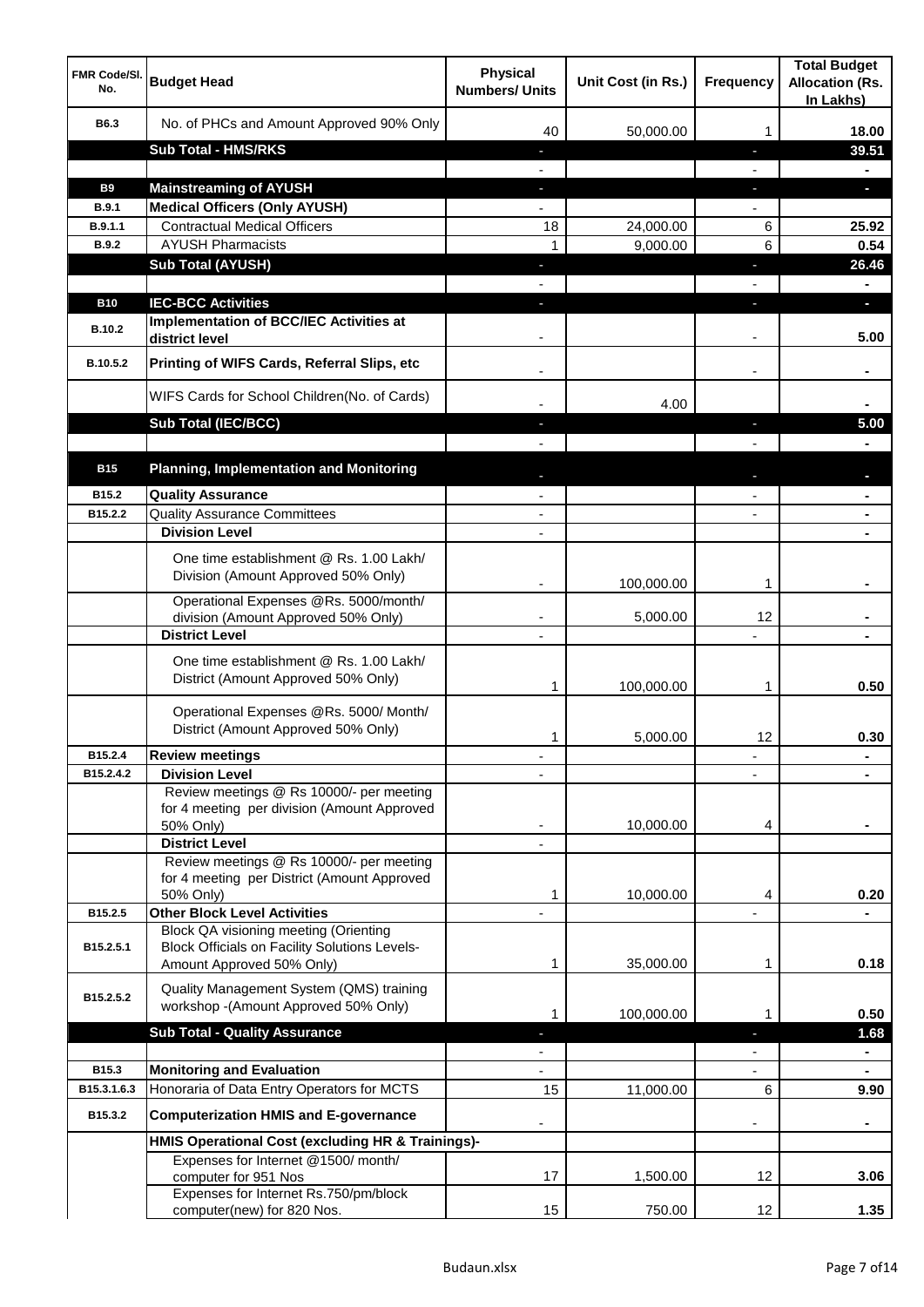| <b>FMR Code/SI.</b><br>No.   | <b>Budget Head</b>                                                                                 | <b>Physical</b><br><b>Numbers/ Units</b> | Unit Cost (in Rs.) | <b>Frequency</b>         | <b>Total Budget</b><br><b>Allocation (Rs.</b><br>In Lakhs) |
|------------------------------|----------------------------------------------------------------------------------------------------|------------------------------------------|--------------------|--------------------------|------------------------------------------------------------|
| B <sub>15</sub> , 3, 2, 1, a | Expenses for Internet Data Card<br>@Rs.750/pm/Computer (new) for 75 Nos.                           | 1                                        | 750.00             | 12                       | 0.09                                                       |
|                              | Expenses for Internet Data Card<br>@Rs.750/pm/Computer (new) for 18 Nos.                           |                                          | 750.00             | 12                       |                                                            |
| B15.3.2.1.d                  | Other Office and admin expenses                                                                    |                                          |                    |                          |                                                            |
|                              | Maintenance of Computers/AMC/etc -HMIS                                                             |                                          |                    |                          |                                                            |
| B15.3.2.1.d.2                | (Block -PHC/CHC,CH, CMF (M/F) Old<br>@Rs. 4000/unit for 951 no.                                    | 17                                       | 4,000.00           | 1                        | 0.68                                                       |
| B15.3.2.1.d.3                | Purchase of computer consumables/Admin<br>Expenses @ Rs.1000.00 for 951 no.-Six<br>Months          | 17                                       | 1,000.00           | 6                        | 1.02                                                       |
| B15.3.2.2.a                  | MCTS Operational Cost (excluding HR &<br>Trainings)                                                |                                          |                    |                          |                                                            |
| B15.3.2.2.b                  | Procurement of<br>computers/Printers/Cartridges ,etc. -<br>@50,000.00/Computer Systems for 820 No. | 15                                       | 50,000.00          | 1                        | 7.50                                                       |
| B15.3.2.2.d                  | Other Office and admin expenses                                                                    |                                          |                    |                          |                                                            |
| B15.3.3                      | @12,000.00 per year -820 No.(New)<br>Other M & E Activities                                        | 15                                       | 12,000.00          | 1                        | 1.80                                                       |
| B15.3.3.5                    | Review Meetings for MCTS @ Rs<br>4,000/meeting for 12 meetings                                     | 1                                        | 4,000.00           | 12                       | 0.48                                                       |
|                              | Sub Total - Monitoring and Evaluation                                                              |                                          |                    |                          | 25.88                                                      |
|                              |                                                                                                    |                                          |                    |                          |                                                            |
| <b>B.16</b>                  | <b>PROCUREMENT</b>                                                                                 |                                          |                    | J,                       | o.                                                         |
| B <sub>16.1.1</sub>          | <b>Procurement of Equipments: MH</b>                                                               |                                          |                    |                          |                                                            |
| B16.1.1.2                    | MVA / EVA Kits for Safe Abortion services                                                          | 20                                       | 2,500.00           | $\overline{\phantom{a}}$ | 0.50                                                       |
| B16.1.6<br>B16.1.6.1         | <b>Equipments for ARSH/ School Health</b>                                                          | $\overline{\phantom{a}}$                 |                    | $\overline{\phantom{a}}$ | ۰                                                          |
|                              | Equipments for ARSH Clinics (New)<br><b>Sub Total (Procurement of Equipments)</b>                  |                                          | 15,000.00          | 1                        | $\blacksquare$<br>0.50                                     |
|                              |                                                                                                    |                                          |                    |                          |                                                            |
| B.16.2.1                     | Drugs & supplies for MH                                                                            | $\blacksquare$                           |                    | $\blacksquare$           | ٠                                                          |
| B.16.2.1.2                   | Drugs for Safe Abortion (No. of MMA<br>estimated in year 2013-14)                                  | 831                                      | 200.00             |                          | 1.66                                                       |
| B.16.2.4                     | <b>Supplies for IMEP</b>                                                                           |                                          |                    |                          | ÷                                                          |
| B.16.2.4.1                   | Bio-Medical Waste Management-District<br>level                                                     |                                          |                    |                          | 18.32                                                      |
| B.16.2.4.2                   | Bio-Medical Waste Management-CHC level                                                             |                                          |                    | $\overline{\phantom{a}}$ | 18.88                                                      |
| B.16.2.4.3                   | Cleaning/Washing, House keeping and<br>Laundry Management - District Level                         |                                          |                    | $\blacksquare$           | 34.07                                                      |
| B.16.2.4.4                   | Cleaning/Washing, House keeping and                                                                |                                          |                    |                          |                                                            |
|                              | Laundry Management - CHC/PHC Level<br><b>ASHA Drug Kits</b>                                        |                                          |                    |                          | 19.59                                                      |
|                              | Drug Kit replenishment for ASHAs @ Rs.                                                             |                                          |                    |                          |                                                            |
| B.16.2.5.2                   | 300/ASHA                                                                                           | 2,050                                    | 300.00             |                          | 6.15                                                       |
| B.16.2.6                     | Drugs & supplies for WIFS                                                                          |                                          |                    | $\overline{\phantom{a}}$ |                                                            |
|                              | For Govt. & Govt. aided Schools (Classes VI<br>to XII)                                             |                                          |                    |                          |                                                            |
|                              | <b>Total Beneficiaries</b>                                                                         | 112,224                                  |                    |                          |                                                            |
| B.16.2.6.1                   | IFA Tables Required at District (Beneficiary*                                                      |                                          |                    |                          |                                                            |
|                              | 52 Tabs)<br>Albendazole Tablets Required at District                                               | 5,835,670                                | 0.12               | $\blacksquare$           | 7.00                                                       |
| B.16.2.6.2                   | (Beneficiary *2 Tabs)                                                                              | 224,449                                  | 1.00               |                          | 2.24                                                       |
| B.16.2.7                     | Drugs & Supplies under SHP                                                                         |                                          |                    |                          | ۰                                                          |
|                              | <b>For Aganwadi Centres</b>                                                                        |                                          |                    |                          | $\blacksquare$                                             |
|                              | Expected No. of Children at AWCs<br>No. of IFA Bottles (One bottle of 100                          | 73,425                                   |                    |                          | $\blacksquare$                                             |
|                              | ml./child)                                                                                         | 73,425                                   | 10.00              |                          | 7.34                                                       |
|                              | Albendazole Tablets (2 tablets per Child)                                                          | 146,850                                  | 1.00               |                          | 1.47                                                       |
|                              | For Primary Schools(For Govt. & Govt.<br>aided Schools Classes I to V)                             |                                          |                    |                          |                                                            |
|                              |                                                                                                    |                                          |                    |                          |                                                            |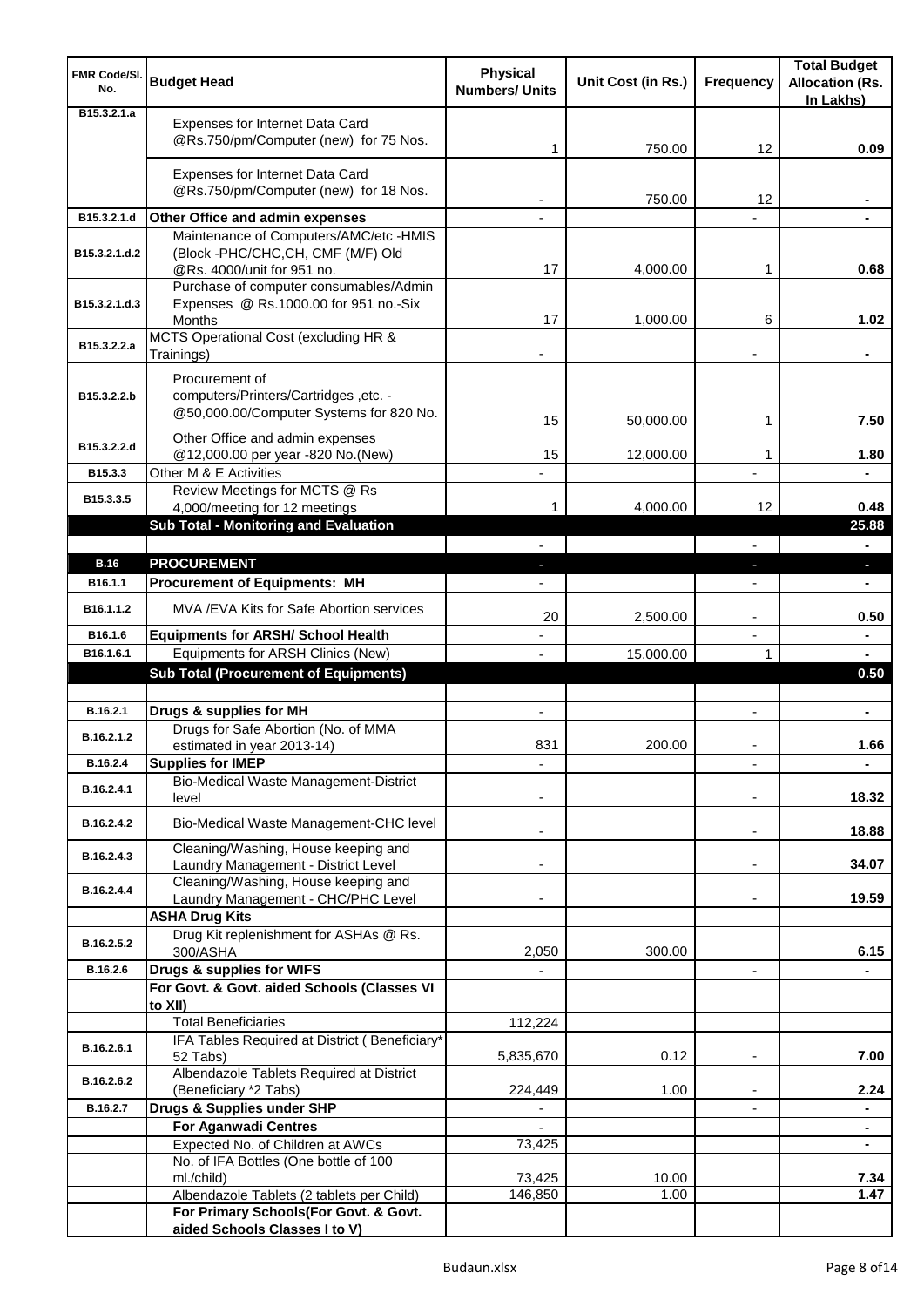| <b>FMR Code/SI.</b><br>No. | <b>Budget Head</b>                                                                                                | <b>Physical</b><br><b>Numbers/ Units</b> | Unit Cost (in Rs.) | Frequency                | <b>Total Budget</b><br><b>Allocation (Rs.</b><br>In Lakhs) |
|----------------------------|-------------------------------------------------------------------------------------------------------------------|------------------------------------------|--------------------|--------------------------|------------------------------------------------------------|
|                            | Expected No. of Children in Schools                                                                               | 205,199                                  |                    |                          |                                                            |
|                            | No. of Tablets Required at District (52 Tabs./<br>Beneficiary)                                                    | 10,670,363                               | 0.12               |                          | 12.80                                                      |
|                            | No. of Tablets Required at District (2 Tabs./<br>Beneficiary)                                                     | 410,399                                  | 1.00               |                          | 4.10                                                       |
|                            | <b>Medicines for Teams</b>                                                                                        |                                          |                    |                          |                                                            |
|                            | No. of Blocks                                                                                                     | 15                                       |                    |                          |                                                            |
|                            | First Time Medicines For Teams (2 Teams<br>in Each Block)                                                         | 30                                       | 18,000.00          |                          | 5.40                                                       |
|                            | Sub Total (Procurement of Drugs & Supplies)                                                                       |                                          |                    |                          | 139.03                                                     |
|                            |                                                                                                                   |                                          |                    |                          |                                                            |
| <b>B.17</b>                | <b>Drugs Warehouses/Logistics Management</b>                                                                      |                                          |                    |                          |                                                            |
|                            | Honoraria of Staff at Regional Drug<br>Warehouse                                                                  |                                          |                    |                          |                                                            |
|                            | Accountant                                                                                                        |                                          | 10,000.00          | 6                        |                                                            |
|                            | Computer Operator Cum Store Keeper                                                                                |                                          | 10,000.00          | 6                        | $\blacksquare$                                             |
|                            | Fork-Lift Operator cum Mechanic                                                                                   | ä,                                       | 6,500.00           | 6                        | $\blacksquare$                                             |
| <b>B.17.1</b>              | Fourth class / Loader                                                                                             | ä,                                       | 6,500.00           | 6                        | $\blacksquare$                                             |
|                            | Generator Operator cum Electrician                                                                                | ÷,                                       | 5,000.00           | 6                        |                                                            |
|                            | Sweeper                                                                                                           | ÷,                                       | 3,500.00           | 6                        |                                                            |
|                            | <b>Armed Guards</b>                                                                                               | ÷,                                       | 6,335.00           | 6                        |                                                            |
|                            | <b>General Guards</b>                                                                                             | $\blacksquare$                           | 5,157.00           | 6                        | $\blacksquare$                                             |
|                            | Gardener                                                                                                          | $\blacksquare$                           | 3,000.00           | 6                        |                                                            |
|                            | <b>Honoraria of Staff at District Drug</b>                                                                        |                                          |                    |                          |                                                            |
|                            | Warehouse                                                                                                         |                                          |                    |                          |                                                            |
|                            | Computer Operator Cum Store Keeper                                                                                | $\mathbf{1}$                             | 10,000.00          | 6                        | 0.60                                                       |
| <b>B.17.3</b>              | Generator Operator Cum Mechanic/Electricia                                                                        | $\mathbf{1}$                             | 5,000.00           | 6                        | 0.30                                                       |
|                            | Loader                                                                                                            | $\mathbf{1}$                             | 5,000.00           | 6                        | 0.30                                                       |
|                            | Choukidar                                                                                                         | $\mathbf{1}$                             | 5,000.00           | 6                        | 0.30                                                       |
|                            | Part-time Sweeper                                                                                                 | 1                                        | 2,500.00           | 6                        | 0.15                                                       |
| <b>B.17.4</b>              | Others                                                                                                            |                                          |                    | $\overline{a}$           |                                                            |
| B.17.4.1                   | Operational Cost for Regional Drug ware House                                                                     |                                          |                    | $\overline{\phantom{a}}$ | $\blacksquare$                                             |
|                            | <b>Electricity Charges</b>                                                                                        |                                          |                    |                          |                                                            |
|                            | Telephone Charges                                                                                                 |                                          |                    |                          | $\blacksquare$                                             |
|                            | POL & Maintenance of DG Sets                                                                                      |                                          |                    |                          | $\blacksquare$                                             |
|                            | Stationary                                                                                                        |                                          |                    |                          | $\blacksquare$                                             |
|                            | Contingency                                                                                                       |                                          |                    |                          | $\blacksquare$                                             |
|                            | <b>Sub Total-Drug Ware Houses</b>                                                                                 |                                          |                    |                          | 1.65                                                       |
|                            | <b>GRAND TOTAL- MISSION FLEXIPOOL</b>                                                                             |                                          |                    |                          | 393.09                                                     |
|                            |                                                                                                                   |                                          |                    |                          |                                                            |
| C                          | <b>IMMUNISATION</b><br>RI strengthening project (Review meeting,                                                  |                                          |                    | ٠                        | п                                                          |
| C.1                        | Mobility support, Outreach services etc)                                                                          |                                          |                    |                          |                                                            |
| C.1.a                      | Mobility Support for supervision for district<br>level officers @Rs 250000/- Year                                 | 1                                        | 250,000.00         | $\overline{\phantom{a}}$ | 2.50                                                       |
| C.1.b                      | Mobility support for supervision at State level                                                                   |                                          |                    | $\overline{\phantom{a}}$ | ٠                                                          |
| C.1.c                      | Printing and dissemination of Immunization<br>cards, tally sheets, monitoring forms etc.@<br>Rs 10 /- Beneficiary | 84,030                                   | 10.00              |                          | 8.40                                                       |
| C.1.d                      | Support for Quarterly State level review                                                                          |                                          |                    |                          |                                                            |
|                            | meetings of district officer<br>Quarterly review meetings exclusive for RI at                                     |                                          |                    |                          |                                                            |
| C.1.e                      | district level with Block Mos, CDPO, and<br>other stake holders (@ Rs 100/- per                                   |                                          |                    |                          |                                                            |
|                            | participant(5 participant / block)                                                                                | 300                                      | 100.00             |                          | 0.30                                                       |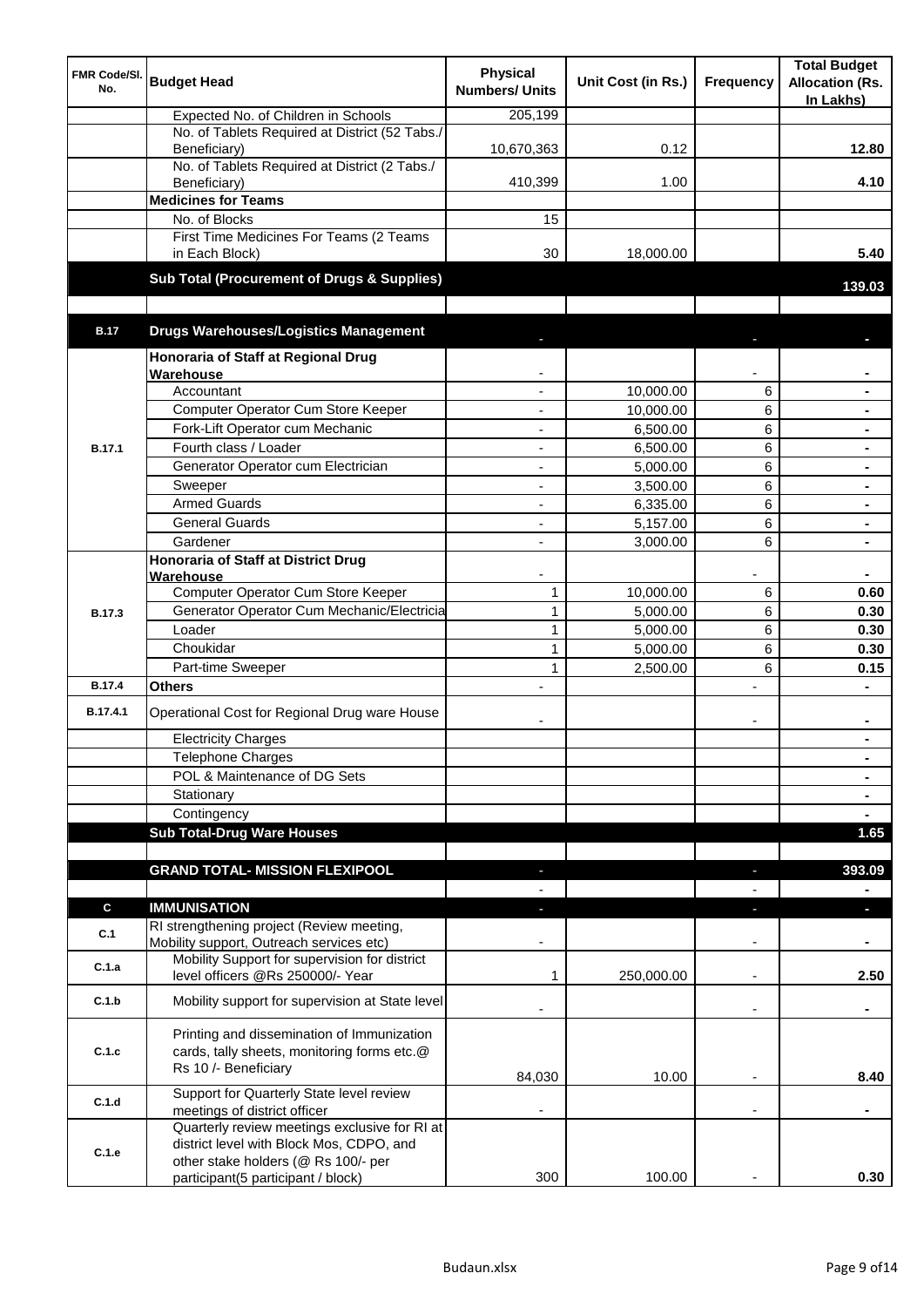| <b>FMR Code/SI.</b><br>No. | <b>Budget Head</b>                                                                                                                                                                                                                                             | <b>Physical</b><br><b>Numbers/ Units</b> | Unit Cost (in Rs.) | Frequency                | <b>Total Budget</b><br><b>Allocation (Rs.</b><br>In Lakhs) |
|----------------------------|----------------------------------------------------------------------------------------------------------------------------------------------------------------------------------------------------------------------------------------------------------------|------------------------------------------|--------------------|--------------------------|------------------------------------------------------------|
| C.1.f                      | Quarterly review meetings exclusive for RI at<br>block level @Rs 50/- per person as<br>honorarium/Asha(For travel) & Rs 25 per<br>person at the disposal of MOIC for meeting<br>expenses (Refreshment, stationery and                                          |                                          |                    |                          |                                                            |
|                            | mis.)                                                                                                                                                                                                                                                          | 10,252                                   | 75.00              |                          | 7.69                                                       |
| C.1.g                      | Focus on slum & underserved areas in<br>urban areas/alternative vaccinator for slums<br>(Hiring of ANM @ 450/-per session for four<br>sessions/month/slum of 10000 population<br>and Rs.300/ month as contingency per slum<br>i.e.Rs.2100/-month/slum of 10000 |                                          |                    |                          |                                                            |
| C.1.h                      | population)<br>Mobilization of children through ASHA or<br>other mobilizers(@Rs 150/-per session)                                                                                                                                                              | 120<br>37,681                            | 2,100.00<br>150.00 |                          | 2.52<br>56.52                                              |
| C.1.i                      | Alternative vaccine delivery in hard to reach<br>areas(@Rs 150/-per session)                                                                                                                                                                                   | 525                                      | 150.00             | $\overline{\phantom{a}}$ | 0.79                                                       |
| C.1.j                      | Alternative Vaccine Delivery in other<br>areas(@Rs. 75/- per session)                                                                                                                                                                                          | 37,681                                   | 75.00              | $\overline{\phantom{a}}$ | 28.26                                                      |
|                            | To develop micro plan at sub-centre level(@                                                                                                                                                                                                                    |                                          |                    |                          |                                                            |
| C.1.k                      | Rs 100/- per sub centre)                                                                                                                                                                                                                                       | 311                                      | 100.00             |                          | 0.31                                                       |
| C.1.1                      | For consolidation of micro plans at block<br>level (@ Rs 1000/-per block per PHC and<br>Rs 2000/- per district)                                                                                                                                                | 17                                       | 1,000.00           |                          | 0.17                                                       |
|                            | POL for vaccine delivery from State to                                                                                                                                                                                                                         |                                          |                    |                          |                                                            |
| C.1.m                      | district and from district to PHC/CHCs(@ Rs<br>150000/- per district per year)                                                                                                                                                                                 | 1                                        | 150,000.00         | $\overline{\phantom{a}}$ | 1.50                                                       |
| C.1.n                      | Consumables for computer including<br>provision for internet access for RIMS (@ Rs                                                                                                                                                                             | 1                                        |                    | 12                       | 0.05                                                       |
| C.1.o                      | 400/- per month per district)<br>Red/Black plastic bags etc.(@ Rs 3 per bag                                                                                                                                                                                    |                                          | 400.00             | 2                        | 2.42                                                       |
| C.1.p                      | and 2 bags per session)<br>Hub Cutter/Bleach/Hypochlorite solution/<br>Twin buckets(@ Rs 1200/- per PHC/CHC                                                                                                                                                    | 40,361                                   | 3.00               |                          |                                                            |
|                            | per year)                                                                                                                                                                                                                                                      | 15                                       | 1,200.00           | $\overline{\phantom{a}}$ | 0.18                                                       |
| C.1.q                      | Safety Pits(@ Rs 5250/- per pit)                                                                                                                                                                                                                               | 6                                        | 5,250.00           | $\blacksquare$           | 0.32                                                       |
|                            | Other Specific requirement<br>Fund for annual maintenance operation of<br>WIC/WIF at division level @ Rs.40000/unit<br>of WIC/WIF                                                                                                                              |                                          | 40,000.00          | $\blacksquare$           |                                                            |
| C.1.r                      | POL for generators and operational<br>expenses at divisional vaccine storage point<br>@ Rs 2.00 Lakhs/ year/division vaccine<br>store points                                                                                                                   |                                          | 200,000.00         |                          |                                                            |
|                            | Electricity bill for WIC/WIF AT state and<br>divisional level @ Rs 1.50Lakhs/year                                                                                                                                                                              |                                          |                    |                          |                                                            |
|                            | /division store points                                                                                                                                                                                                                                         |                                          | 150,000.00         |                          |                                                            |
|                            | <b>AEFI Kits</b>                                                                                                                                                                                                                                               | 97                                       | 200.00             |                          | 0.19                                                       |
| C.2                        | <b>Salary of Contractual Staffs</b>                                                                                                                                                                                                                            |                                          |                    |                          |                                                            |
| C.2.2                      | Computer Assistants at District level                                                                                                                                                                                                                          | 1                                        | 10,000.00          | 6                        | 0.60                                                       |
| C.3                        | <b>Training under Immunisation</b><br>District level Orientation training including                                                                                                                                                                            |                                          |                    |                          |                                                            |
| C.3.1                      | Hep B, Measles, AEFI & JE(wherever<br>required) for 2 days ANM, Multi Purpose<br>Health Worker (Male), LHV, Health Assistant<br>(Male/Female), Nurse Midwives, BEEs &<br>other staff (as per RCH norms) @ Rs<br>46200/batch                                    | 24                                       | 46,200.00          |                          | 11.09                                                      |
| C.3.2                      | Three day training including Hep B, Measles<br>& JE(wherever required) of Medical Officers<br>of RI using revised MO training module) @<br>Rs 65600/ batch                                                                                                     |                                          | 65,600.00          |                          |                                                            |
| C.3.4                      | Two days cold chain handlers training for<br>block level cold chain handlers by State and<br>district cold chain officers @ Rs 26600/batch                                                                                                                     |                                          | 26,600.00          |                          | 0.27                                                       |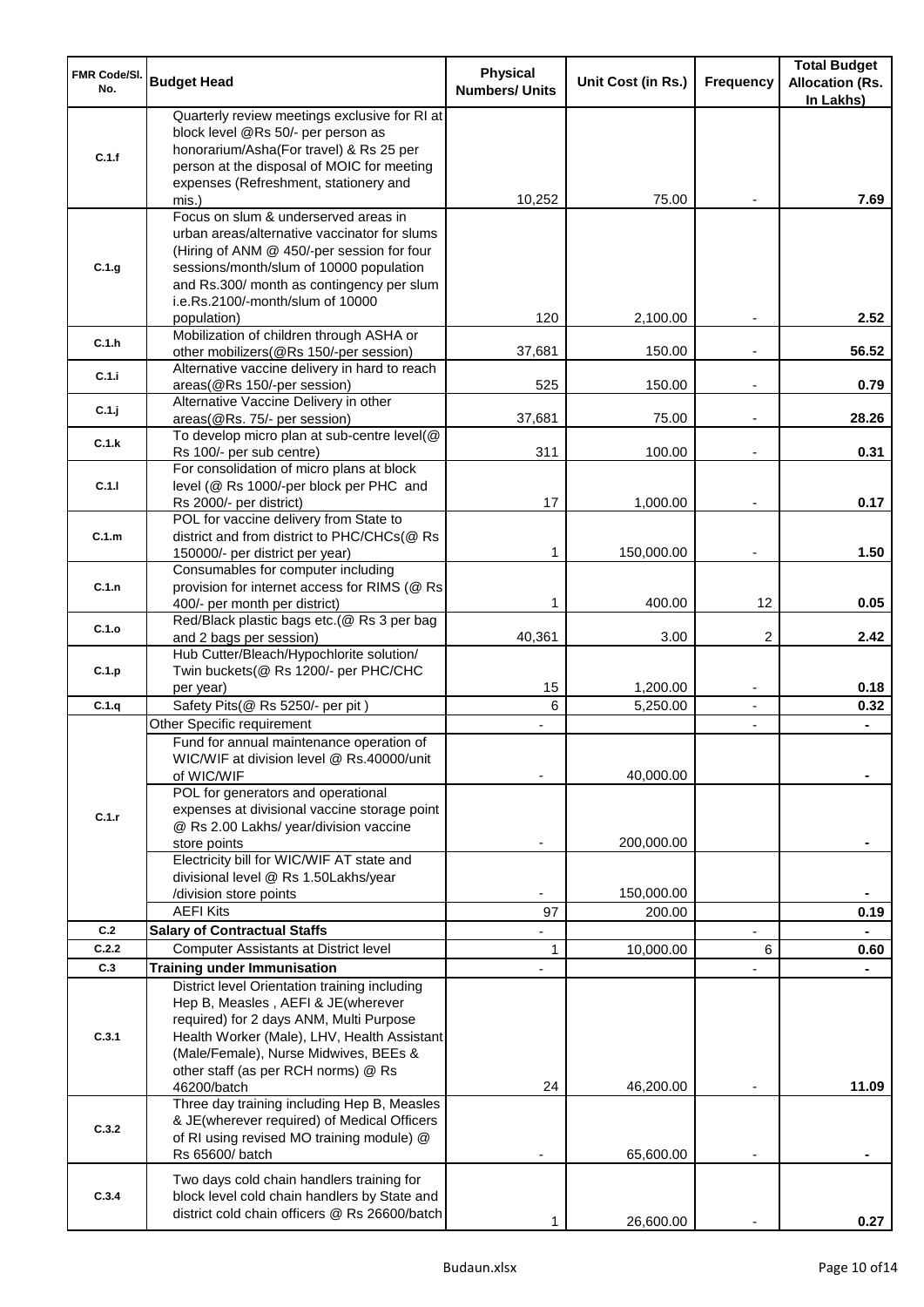| <b>FMR Code/SI.</b><br>No. | <b>Budget Head</b>                                                                                                                                                              | <b>Physical</b><br><b>Numbers/ Units</b> | Unit Cost (in Rs.) | Frequency | <b>Total Budget</b><br><b>Allocation (Rs.</b><br>In Lakhs) |
|----------------------------|---------------------------------------------------------------------------------------------------------------------------------------------------------------------------------|------------------------------------------|--------------------|-----------|------------------------------------------------------------|
| C.3.5                      | One day training of block level data handlers<br>by DIOs and District cold chain officer to                                                                                     |                                          |                    |           |                                                            |
|                            | train about the reporting formats of<br>immunization @ Rs 300/ person                                                                                                           | 16                                       | 300.00             | ٠         | 0.05                                                       |
| C.3.6                      | Intensified immunization training of front line<br>workers @ Rs 86660/batch                                                                                                     | 21                                       | 86,660.00          |           | 18.20                                                      |
| C.4                        | <b>Cold Chain Maintenance</b>                                                                                                                                                   |                                          |                    |           |                                                            |
|                            | Cold chain maintenance at PHC/CHC Level<br>(@Rs. 750/PHC/CHC per year)                                                                                                          | 16                                       | 750.00             |           | 0.12                                                       |
|                            | Cold chain maintenance at District Level<br>(@Rs. 15000/year)                                                                                                                   | 1                                        | 15,000.00          |           | 0.15                                                       |
| C.5                        | Asha Incentives- for full immunization @<br>RS.100 per child for full immunization in first<br>year and Rs.50 per child for ensuring<br>complete immunization up to 2nd year of |                                          |                    |           |                                                            |
|                            | age.(94.22% of the fund)                                                                                                                                                        | 75,634                                   | 150.00             |           | 106.89                                                     |
|                            | <b>TOTOAL - ROUTINE IMMUNIZATION</b>                                                                                                                                            |                                          |                    |           | 249.49                                                     |
|                            |                                                                                                                                                                                 |                                          |                    |           |                                                            |
| D                          | <b>National Disease Control Programmes</b>                                                                                                                                      |                                          |                    |           |                                                            |
|                            |                                                                                                                                                                                 |                                          |                    |           |                                                            |
| E                          | <b>Integrated Disease Surveillance Project</b><br>(IDSP)                                                                                                                        |                                          |                    |           |                                                            |
| E.1                        | Operational Costs (Rs. 25000/0 per Month)<br>including 10 Medical Colleges                                                                                                      |                                          |                    |           | 3.00                                                       |
| E.2                        | Remuneration for Contractual Human Resource                                                                                                                                     |                                          |                    |           |                                                            |
| E.2.1                      | Epidemiologist (Rs. 27500-44000)                                                                                                                                                |                                          |                    |           | 4.29                                                       |
| E.2.2                      | Microbiologist (Rs. 27500-44000)                                                                                                                                                |                                          |                    |           |                                                            |
| E.3.2                      | Data Manager (Rs. 18000 per Mth)                                                                                                                                                |                                          |                    |           | 2.16                                                       |
| E.3.3                      | Data Entry Operator (Rs. 11000/mth)                                                                                                                                             |                                          |                    |           | 1.32                                                       |
|                            | <b>Training</b>                                                                                                                                                                 |                                          |                    |           |                                                            |
| E.8                        | Medical Officers (3 days) @ Rs 50000 /<br>Batch, for one batch                                                                                                                  |                                          |                    |           | $\blacksquare$                                             |
|                            | Hospital Pharmacists/Nurses Training (1<br>day) @ Rs.38000 / Batch for 1 batch                                                                                                  |                                          |                    |           |                                                            |
|                            | One Day Training of Medical College Doctors                                                                                                                                     |                                          |                    |           |                                                            |
| E.8                        | Costs on account of Newly Formed Districts                                                                                                                                      |                                          |                    |           |                                                            |
|                            | <b>TOTAL-IDSP</b>                                                                                                                                                               |                                          |                    |           | 10.77                                                      |
| F                          | <b>National Vector Borne Disease Control</b><br><b>Programme (NVBDCP)</b>                                                                                                       |                                          |                    |           |                                                            |
| F.1.1                      | <b>Malaria</b>                                                                                                                                                                  |                                          |                    |           | $\overline{\phantom{a}}$                                   |
| F.1.1.b                    | <b>ASHA Incentives</b>                                                                                                                                                          |                                          |                    |           | 1.75                                                       |
| F.1.1.d                    | Monitoring, Evaluation & Supervision &<br>Epidemic preparedness including mobility                                                                                              |                                          |                    |           | 1.50                                                       |
| F.1.1.e                    | IEC/BCC                                                                                                                                                                         |                                          |                    |           | 0.42                                                       |
| F.1.1.g                    | Training/Capacity Building                                                                                                                                                      |                                          |                    |           | 0.25                                                       |
|                            | <b>Sub Total - Malaria</b>                                                                                                                                                      |                                          |                    |           | 3.92                                                       |
| F.1.2                      | Dengue & Chikungunya                                                                                                                                                            |                                          |                    |           |                                                            |
| F.1.2.a(iⅈ)                | Strengthening Surveillance for Apex Referral<br>Lab & Sentinel Surveillance Hospital                                                                                            |                                          |                    |           |                                                            |
| F.1.2.c                    | Monitoring/Supervision and Rapid Response                                                                                                                                       |                                          |                    |           | 0.30                                                       |
| F.1.2.d                    | <b>Epidemic Preparedness</b>                                                                                                                                                    |                                          |                    |           | 0.10                                                       |
| F.1.2.e                    | Case Management<br>Vector Control And Environmental                                                                                                                             |                                          |                    |           | 0.10                                                       |
| F.1.2.f                    | Management                                                                                                                                                                      |                                          |                    |           | $\overline{\phantom{a}}$                                   |
| F.1.2.g                    | IEC/ BCC for Social Mobilization                                                                                                                                                |                                          |                    |           | 0.20                                                       |
| F.1.2.i                    | Training/ Workshop                                                                                                                                                              |                                          |                    |           | 0.20                                                       |
|                            | Sub Total - Dengue & Chikungunya                                                                                                                                                |                                          |                    |           | 0.90                                                       |
| F.1.3                      | <b>AES/JE</b>                                                                                                                                                                   |                                          |                    |           |                                                            |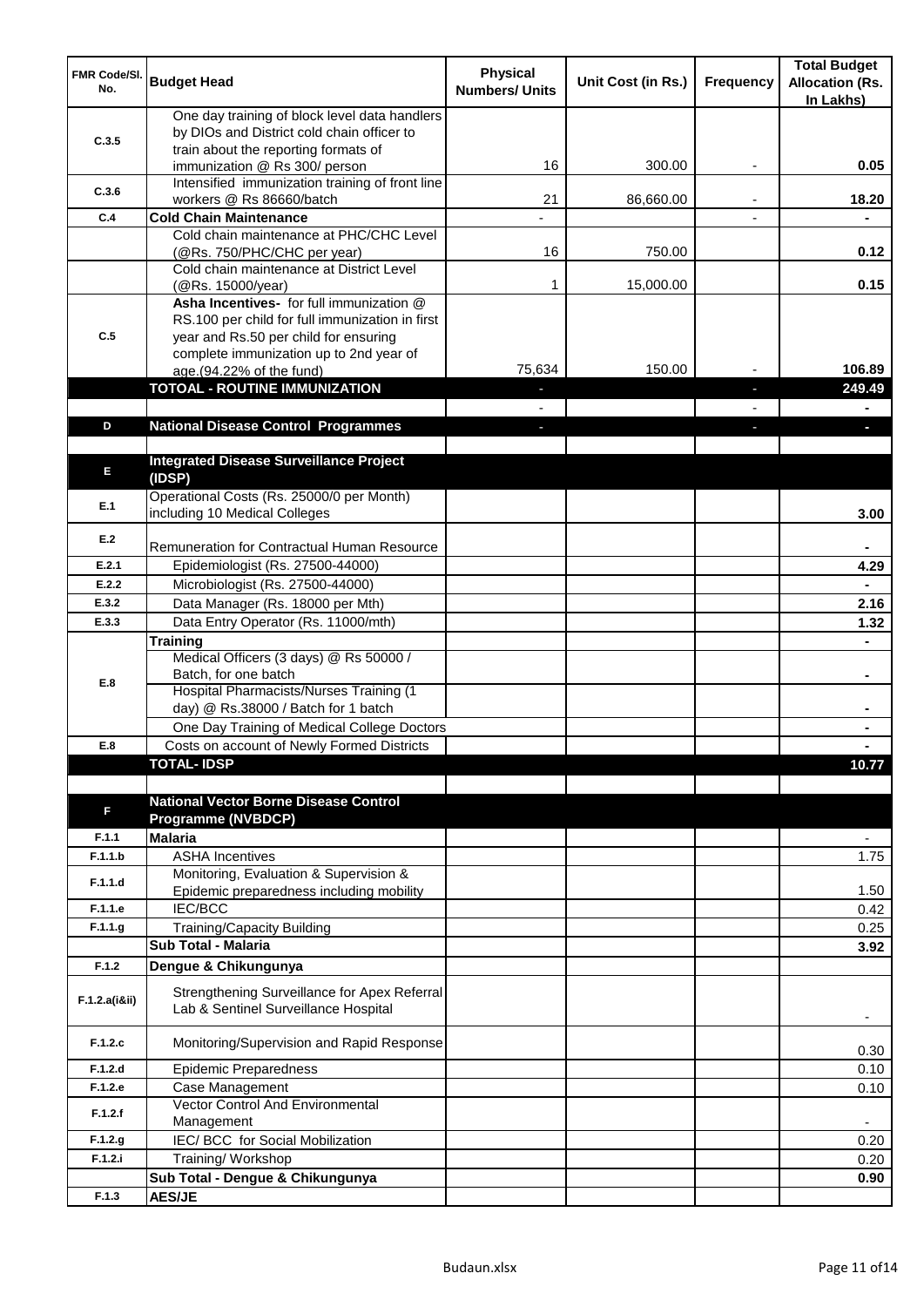| FMR Code/SI.<br>No. | <b>Budget Head</b>                                                                                                                                                                                                                                                    | <b>Physical</b><br><b>Numbers/ Units</b> | Unit Cost (in Rs.) | Frequency | <b>Total Budget</b><br><b>Allocation (Rs.</b><br>In Lakhs) |
|---------------------|-----------------------------------------------------------------------------------------------------------------------------------------------------------------------------------------------------------------------------------------------------------------------|------------------------------------------|--------------------|-----------|------------------------------------------------------------|
| F.1.3.a             | Strengthening of Sentinel sites which will<br>include Diagnostics and Case Management,<br>supply of kits by Gol                                                                                                                                                       |                                          |                    |           |                                                            |
| F.1.3.b             | IEC / BCC Activities & printing material<br>pertaining to JE / AES                                                                                                                                                                                                    |                                          |                    |           |                                                            |
|                     | Capacity Building in case management of                                                                                                                                                                                                                               |                                          |                    |           |                                                            |
| F.1.3.c             | Medical Officer and paramedical from<br>PHC/CHC at district level.                                                                                                                                                                                                    |                                          |                    |           |                                                            |
| F.1.3.d             | Monitoring and supervision<br>Procurement of Insecticides (Technical                                                                                                                                                                                                  |                                          |                    |           |                                                            |
| F.1.3.e             | Malathion)<br>Thermal Fog Machine (Small) @ 0.85                                                                                                                                                                                                                      |                                          |                    |           |                                                            |
| F.1.3.f             | lac/machine                                                                                                                                                                                                                                                           |                                          |                    |           |                                                            |
| F.1.3.g             | Operational cost for Malathion fogging (As<br>per Availability of 3 MT Technical Malathion<br>per district)                                                                                                                                                           |                                          |                    |           |                                                            |
| $F.1.3.$ j          | Paediatric ICU Establishment and HR &<br>operational cost for Paediatric ICU in<br><b>Endemic Districts</b>                                                                                                                                                           |                                          |                    |           |                                                            |
| F.1.3.k             | ASHA Insentivization for sensitizing<br>community                                                                                                                                                                                                                     |                                          |                    |           |                                                            |
|                     | Sub Total - AES/JE                                                                                                                                                                                                                                                    |                                          |                    |           |                                                            |
| F.1.4               | <b>Lymphatic Filariasis</b>                                                                                                                                                                                                                                           |                                          |                    |           |                                                            |
| F.1.4.a             | State Task Force, STAC Meeting, printing<br>forms & register/ Mobility support, district<br>coordination meeting, sensitization of media<br>etc., Morbidity management, monitoring &<br>supervision and mobility support for Rapid<br>response including Line listing |                                          |                    |           |                                                            |
| F.1.4.b             | Micro Filaria Survey                                                                                                                                                                                                                                                  |                                          |                    |           |                                                            |
| F.1.4.c             | Post MDA Assessment by medical colleges<br>(Govt,& Private)/ ICMR institutions                                                                                                                                                                                        |                                          |                    |           |                                                            |
| F.1.4.d             | Training / Sensitization of district level<br>officers on ELF & Drug Distributors /<br>Peripheral health workers                                                                                                                                                      |                                          |                    |           |                                                            |
| F.1.4.e             | Specific IEC/ BCC at State, districts, PHC,<br>Sub Centre & village lable VHSC/GKs                                                                                                                                                                                    |                                          |                    |           |                                                            |
| F.1.4.f             | Honorarium for Drug Distributors including<br>ASHA & Supervisors involve in MDA                                                                                                                                                                                       |                                          |                    |           | $\blacksquare$                                             |
| F.1.4.h.ii          | M.F.Survey in Non Endemic districts                                                                                                                                                                                                                                   |                                          |                    |           | 0.70                                                       |
|                     | Sub Total - Lymphatic Filariasis                                                                                                                                                                                                                                      |                                          |                    |           | 0.70                                                       |
| F.1.5               | Kalazar                                                                                                                                                                                                                                                               |                                          |                    |           |                                                            |
| F.1.5<br>F.1.5.a    | Case Search/ Camp Approach                                                                                                                                                                                                                                            |                                          |                    |           | $\overline{\phantom{a}}$                                   |
| F.1.5.b             | Spray Pumps & Accessories<br>Operational Cost for Spray including Spray                                                                                                                                                                                               |                                          |                    |           | $\blacksquare$                                             |
| F.1.5.c             | Wages & Pending liability of spray wages<br>Mobility / P.O.L./ Supervision                                                                                                                                                                                            |                                          |                    |           |                                                            |
| F.1.5.d             | Monitoring & Evaluation                                                                                                                                                                                                                                               |                                          |                    |           |                                                            |
| F.1.5.e / F.1.5.f   | Training for Spraying /IEC/<br>BCC/Advocacy/Incentive to ASHA/Loss of<br>Wages                                                                                                                                                                                        |                                          |                    |           |                                                            |
|                     | Sub Total - Kalazar                                                                                                                                                                                                                                                   |                                          |                    |           | ۰                                                          |
|                     | <b>Cash grant for Decentralized commodities</b><br>for Malaria + Filaria F.6                                                                                                                                                                                          |                                          |                    |           |                                                            |
| F.6(a,b,c,k)        | Drugs (Chloroquine, Primaquine 2.5/7.5mg)<br>and ACT                                                                                                                                                                                                                  |                                          |                    |           | 0.30                                                       |
| F.6.f               | D.E.C.                                                                                                                                                                                                                                                                |                                          |                    |           |                                                            |
| F.6.h               | NS 1 antigen Kit<br>Dengue<br>Larvicidal (Temephos, Bti(AS)/Bti (wp)(for                                                                                                                                                                                              |                                          |                    |           | 0.05                                                       |
| F.6.i               | polluted and non polluted water)                                                                                                                                                                                                                                      |                                          |                    |           | 0.90                                                       |
|                     | <b>Sub Total- Dec.Commodities</b>                                                                                                                                                                                                                                     |                                          |                    |           | 1.25                                                       |
|                     | <b>TOTAL-NVBDCP</b>                                                                                                                                                                                                                                                   |                                          |                    |           | 6.77                                                       |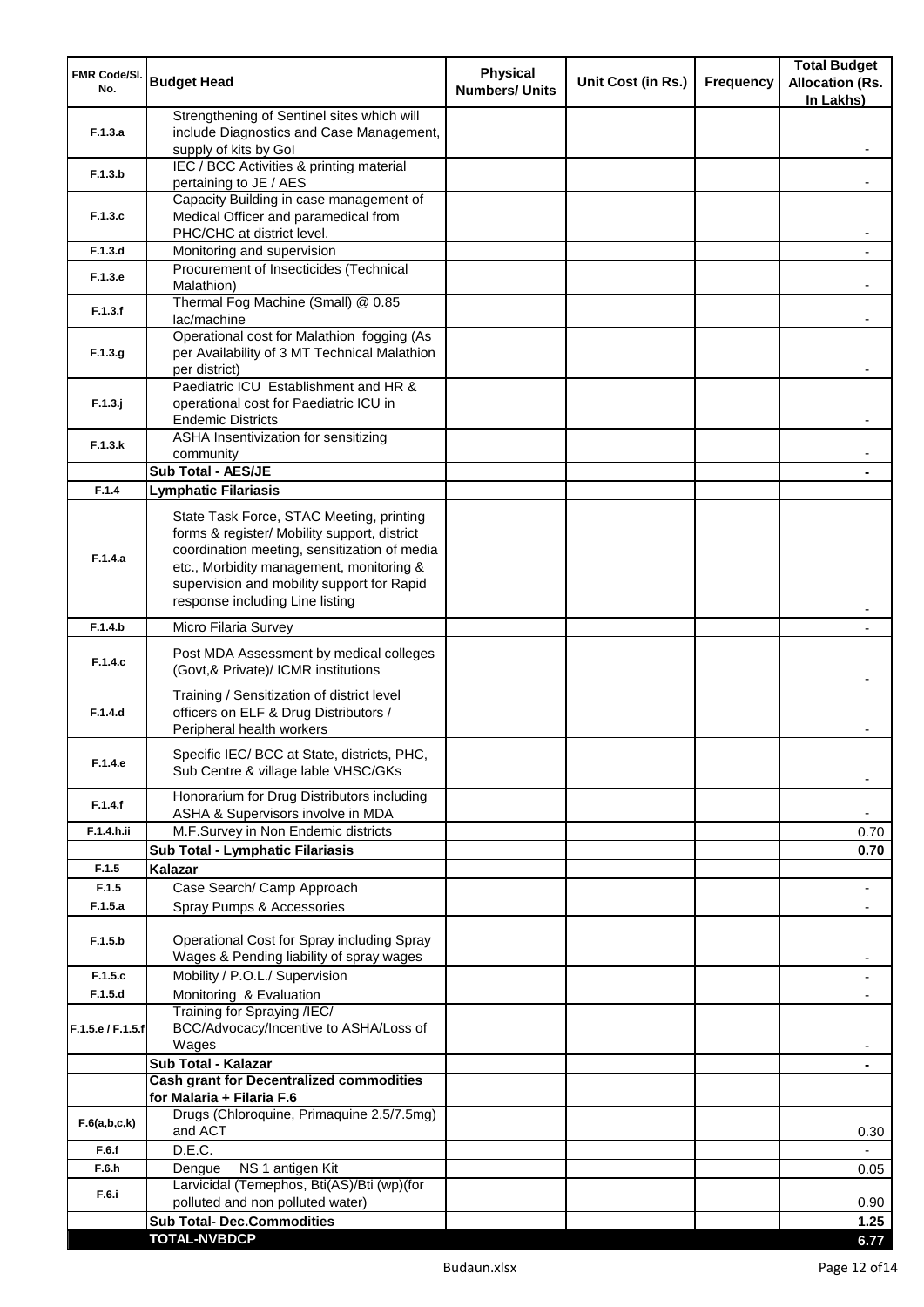| FMR Code/SI.<br>No. | <b>Budget Head</b>                                                                   | <b>Physical</b><br><b>Numbers/ Units</b> | Unit Cost (in Rs.) | <b>Frequency</b> | <b>Total Budget</b><br><b>Allocation (Rs.</b><br>In Lakhs) |
|---------------------|--------------------------------------------------------------------------------------|------------------------------------------|--------------------|------------------|------------------------------------------------------------|
|                     |                                                                                      |                                          |                    |                  |                                                            |
| G                   | <b>National Leprosy Eradication</b>                                                  |                                          |                    |                  |                                                            |
|                     | Programme(NLEP)                                                                      |                                          |                    |                  |                                                            |
| G.1                 | <b>Case Detection and Management</b><br>Specific Plan for high endemic blocks of low |                                          |                    |                  |                                                            |
| G.1.1               | endemic districts                                                                    |                                          |                    |                  |                                                            |
|                     | No. of High endemic blocks in Low endemic<br>Districts (ANCDR more than 10)          |                                          |                    |                  |                                                            |
|                     | House to House Visit by Search team                                                  |                                          |                    |                  |                                                            |
|                     | Confrmaton of suspect                                                                |                                          |                    |                  |                                                            |
|                     | Intensive IEC Activity                                                               |                                          |                    |                  |                                                            |
| G.1.2               | <b>Services in Urban services</b>                                                    |                                          |                    |                  |                                                            |
|                     | Urban Project 2 Mega cities, 2 medium City                                           |                                          |                    |                  |                                                            |
|                     | 2, 8 Medium City 1, 40 Townships                                                     |                                          |                    |                  | 1.14                                                       |
| G.1.3               | <b>ASHA involvement</b>                                                              |                                          |                    |                  |                                                            |
|                     | <b>ASHA Sensitization</b>                                                            |                                          |                    |                  | 0.214                                                      |
|                     | <b>ASHA Incentive for Services</b>                                                   |                                          |                    |                  | 0.200                                                      |
| G.1.4               | <b>Materials &amp; Supplies</b>                                                      |                                          |                    |                  |                                                            |
|                     | Supportive Drugs & Dressing materials                                                |                                          |                    |                  | 0.40                                                       |
|                     | Laboratory reagents and equipments                                                   |                                          |                    |                  |                                                            |
|                     | scalpels etc.                                                                        |                                          |                    |                  | 0.08                                                       |
|                     | Printing works                                                                       |                                          |                    |                  | 0.27                                                       |
| G.1.5               | <b>NGO Services</b>                                                                  |                                          |                    |                  | $\blacksquare$                                             |
| G.2                 | <b>DPMR</b>                                                                          |                                          |                    |                  | $\blacksquare$                                             |
|                     | MCR Protective Footwear (12500 pairs)                                                |                                          |                    |                  | 0.84                                                       |
|                     | Aids Appliances, Self Care Kit items etc.                                            |                                          |                    |                  | 0.34                                                       |
|                     | Welfare allowance for RCS patients @ Rs<br>8000                                      |                                          |                    |                  |                                                            |
|                     | Reimbursement to institutions for RCS                                                |                                          |                    |                  |                                                            |
|                     | Screening cum Self Care Camp                                                         |                                          |                    |                  | 0.10                                                       |
| G.3                 | <b>IEC</b>                                                                           |                                          |                    |                  |                                                            |
|                     | Mass Media (TV, Radio, Press etc.)                                                   |                                          |                    |                  | 0.39                                                       |
|                     | Outdoor Media (Posters, Banners, Kiosk,                                              |                                          |                    |                  |                                                            |
|                     | Hoardings, Display boards, Miking etc.)                                              |                                          |                    |                  | 0.23                                                       |
|                     | Rural Media (Folk shows etc.)                                                        |                                          |                    |                  | 0.40                                                       |
|                     | Advocacy meeting                                                                     |                                          |                    |                  | 0.05                                                       |
| G.4                 | <b>Human Resource</b><br>District Leprosy Consultant in high endemic                 |                                          |                    |                  |                                                            |
|                     | districts                                                                            |                                          |                    |                  | 2.70                                                       |
|                     | Physiotherapist in high endemic districts                                            |                                          |                    |                  | 2.25                                                       |
|                     | PMW @ Rs 16000 per month                                                             |                                          |                    |                  | 24.48                                                      |
| G.5                 | Programme management                                                                 |                                          |                    |                  | $\blacksquare$                                             |
|                     | For Contractual Staff                                                                |                                          |                    |                  | 0.25                                                       |
|                     | Rent, Telephone, Electricity, P&T charges,                                           |                                          |                    |                  |                                                            |
|                     | Miscellaneous                                                                        |                                          |                    |                  | 0.35                                                       |
|                     | DLO Office Consumables eg.Stationery<br>Items, Pendrive, CD etc.                     |                                          |                    |                  | 0.30                                                       |
|                     | Mobility Support- Vehicle hiring, POL and                                            |                                          |                    |                  |                                                            |
|                     | Maintenance for District Nucleus Team                                                |                                          |                    |                  |                                                            |
|                     | one tenth)                                                                           |                                          |                    |                  | 0.15                                                       |
| G.6                 | <b>Others</b>                                                                        |                                          |                    |                  |                                                            |
|                     |                                                                                      |                                          |                    |                  |                                                            |
|                     | Travel expense for regular staff for specific                                        |                                          |                    |                  |                                                            |
|                     | programme/ training needs / awards etc.                                              |                                          |                    |                  | 0.065                                                      |
|                     | <b>TOTAL - NLEP</b>                                                                  |                                          |                    |                  | 35.20                                                      |
|                     |                                                                                      |                                          |                    |                  |                                                            |
| П                   | <b>Revised National Tuberculosis Control</b>                                         |                                          |                    |                  |                                                            |
|                     | <b>Programme (RNTCP)</b>                                                             |                                          |                    |                  |                                                            |
| 1.1                 | <b>Civil Works</b>                                                                   |                                          |                    |                  | 2.21                                                       |
| 1.2                 | <b>Laboratory Materials</b>                                                          |                                          |                    |                  | 8.97                                                       |
| 1.3<br>1.4          | Honorarium                                                                           |                                          |                    |                  | 10.38                                                      |
|                     | <b>IEC/Publicity</b>                                                                 |                                          |                    |                  | 3.39                                                       |